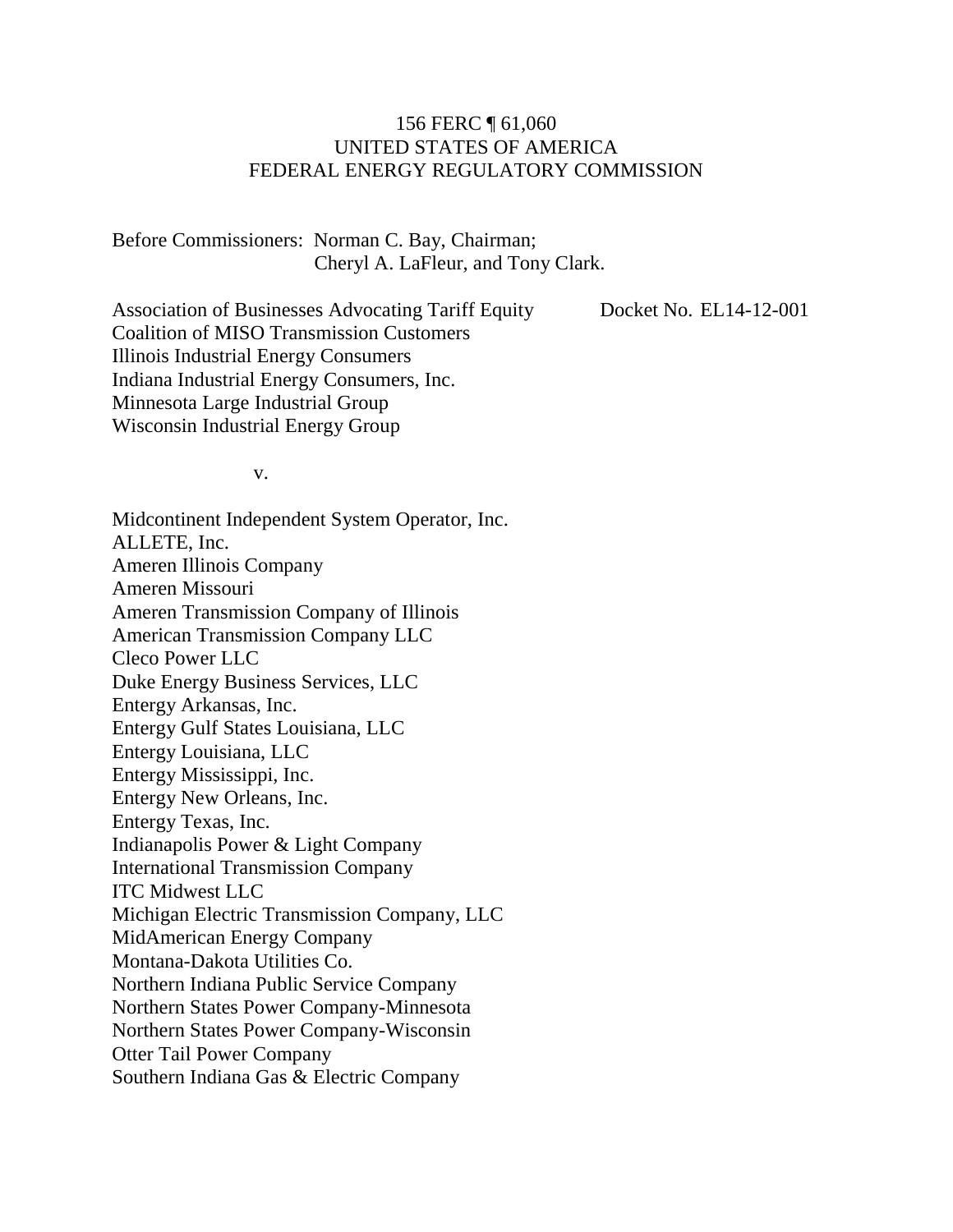$\overline{a}$ 

#### ORDER ON REHEARING

(Issued July 21, 2016)

1. On October 16, 2014, the Commission granted in part, denied in part, and dismissed in part a November 12, 2013 complaint (Complaint) filed by Complainants**<sup>1</sup>** against Midcontinent Independent System Operator, Inc. (MISO) and certain of its transmission-owning members (MISO TOs). **2** The Commission granted the Complaint with respect to the return on equity (ROE) element, established hearing and settlement judge procedures and set a refund effective date of November 12, 2013.**<sup>3</sup>** The Commission also denied the Complaint with respect to the capital structure and transmission incentive issues, and dismissed the Complaint as it relates to MISO.

2. In this order, we deny in part and grant in part requests for rehearing and clarification filed between November 14, 2014 and November 26, 2014.

**<sup>2</sup>** MISO TOs named in the Complaint are: ALLETE, Inc. (for its operating division Minnesota Power, Inc. and its wholly-owned subsidiary Superior Water Light, & Power Company; Ameren Illinois Company; Union Electric Company; Ameren Transmission Company of Illinois; American Transmission Company LLC (ATC); Cleco Power LLC; Duke Energy Business Services, LLC d/b/a Duke Energy Indiana, Inc.; Entergy Arkansas, Inc.; Entergy Gulf States Louisiana, LLC; Entergy Louisiana LLC; Entergy Mississippi, Inc; Entergy New Orleans, Inc.; Entergy Texas, Inc.; Indianapolis Power & Light Company; International Transmission Company d/b/a ITC Transmission (ITC Transmission), ITC Midwest LLC, and Michigan Electric Transmission Company, LLC (METC) (collectively, the ITC Subsidiaries); MidAmerican Energy Company (MidAmerican); Montana-Dakota Utilities Co.; Northern Indiana Public Service Company; Northern States Power Company-Minnesota; Northern States Power Company-Wisconsin; Otter Tail Power Company; and Southern Indiana Gas & Electric Company d/b/a Vectran Energy Delivery of Indiana, Inc..

**<sup>3</sup>** *Ass'n of Bus. Advocating Tariff Equity v. Midcontinent Indep. System. Operator, Inc.* 149 FERC ¶ 61,049, at P 188 (2014) (Hearing Order).

**<sup>1</sup>** Complainants, a group of large industrial customers, consist of: Association of Businesses Advocating Tariff Equity (ABATE); Coalition of MISO Transmission Customers; Illinois Industrial Energy Consumers; Indiana Industrial Energy Consumers, Inc.; Minnesota Large Industrial Group; and Wisconsin Industrial Energy Group.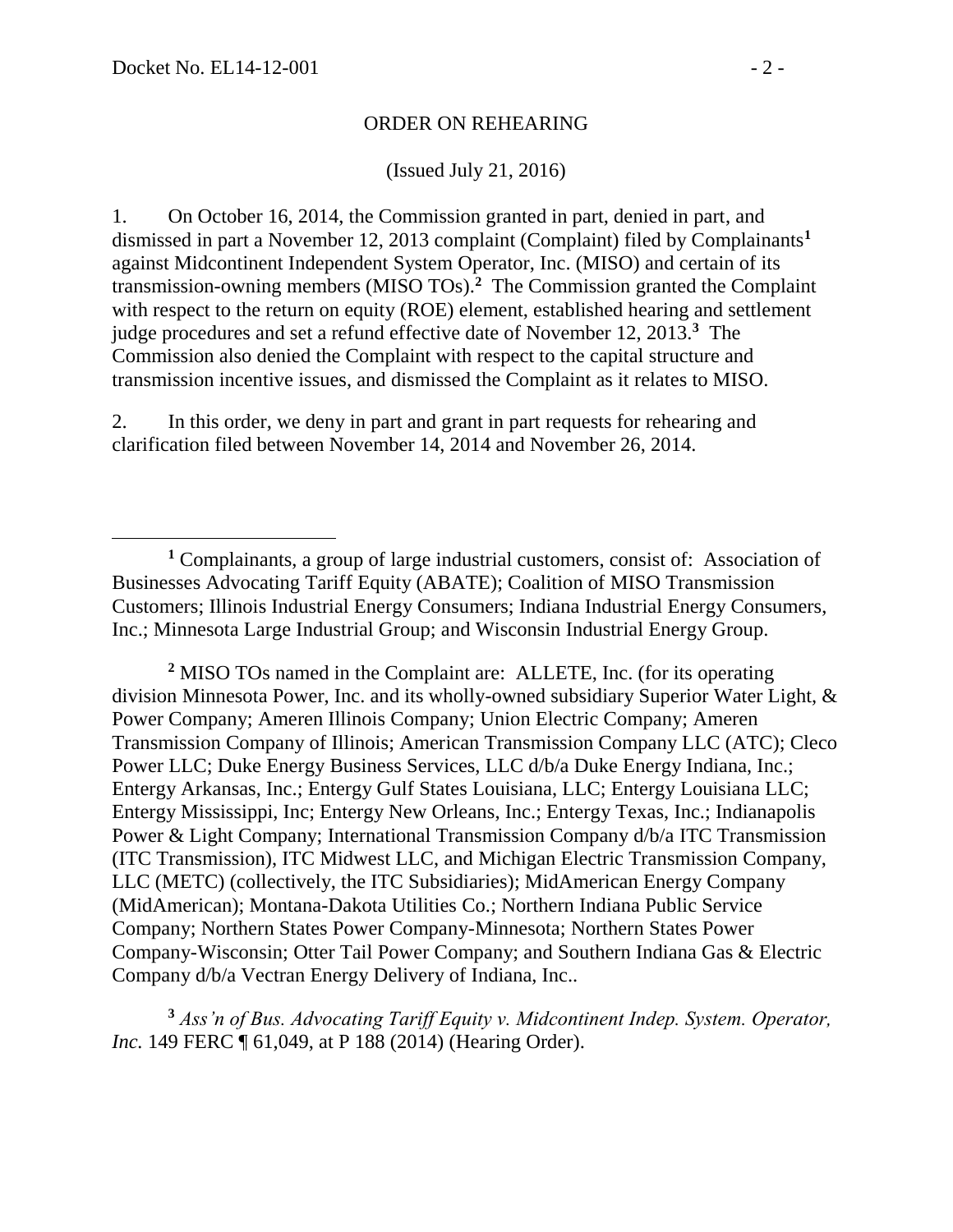#### **I. Background**

3. The Complaint alleged that the current 12.38 percent base ROE earned by MISO TOs**<sup>4</sup>** through the MISO Open Access Transmission, Energy and Operating Reserve Markets Tariff (Tariff) is unjust and unreasonable. Additionally, Complainants argued that the capital structures of certain MISO TOs feature unreasonably high amounts of common equity and that MISO TOs' capital structures should be capped at 50 percent common equity. Finally, Complainants contended that the ROE incentive adders received by ITC Transmission for being a member of a regional transmission organization (RTO) and by both ITC Transmission and METC for being independent transmission owners were unjust and unreasonable and should be eliminated.

4. Multiple intervenors responded to the Complaint. MISO TOs filed a motion asking the Commission to dismiss the Complaint because Complainants failed to establish that they satisfied the procedural requirements of Rule 206 of the Commission's Rules of Practice and Procedure by "demonstrating the business, commercial, economic or other issues presented by the action or inaction as such relate to or affect the complainant."**<sup>5</sup>** The Commission found that, pursuant to 18 C.F.R. § 385.206, Complainants, as industrial customers within MISO, had standing to dispute MISO TOs' base ROE, capital structures, and ROE incentive adders.**<sup>6</sup>**

5. MISO TOs' motion to dismiss also argued that Complainants failed to make a *prima facie* case that the base ROE is unjust and unreasonable. In response, the Commission stated that the Complaint's analysis constituted substantial evidence that the challenged rates may be unjust and unreasonable. It also noted that, after the Complaint was filed, the Commission changed its policy on determining the ROE for public utilities by adopting a two-step discounted cash flow (DCF) methodology.**<sup>7</sup>**

**5** *Id.* P 26 (citing 18 C.F.R. § 385.206(b)(3) (2015)).

**6** *Id.* P 82.

**7** *Id.* P 184 (citing *Martha Coakley, Mass. Attorney Gen., v. Bangor Hydro-Elec. Co.,* Opinion No. 531, 147 FERC ¶ 61,234, *order on paper hearing*, Opinion No. 531-A, 149 FERC ¶ 61,032 (2014), *order on rehearing*, Opinion No. 531-B, 150 FERC ¶ 61,165 (2015) (Opinion No. 531)).

**<sup>4</sup>** ATC, which has a base ROE of 12.2 percent, is an exception.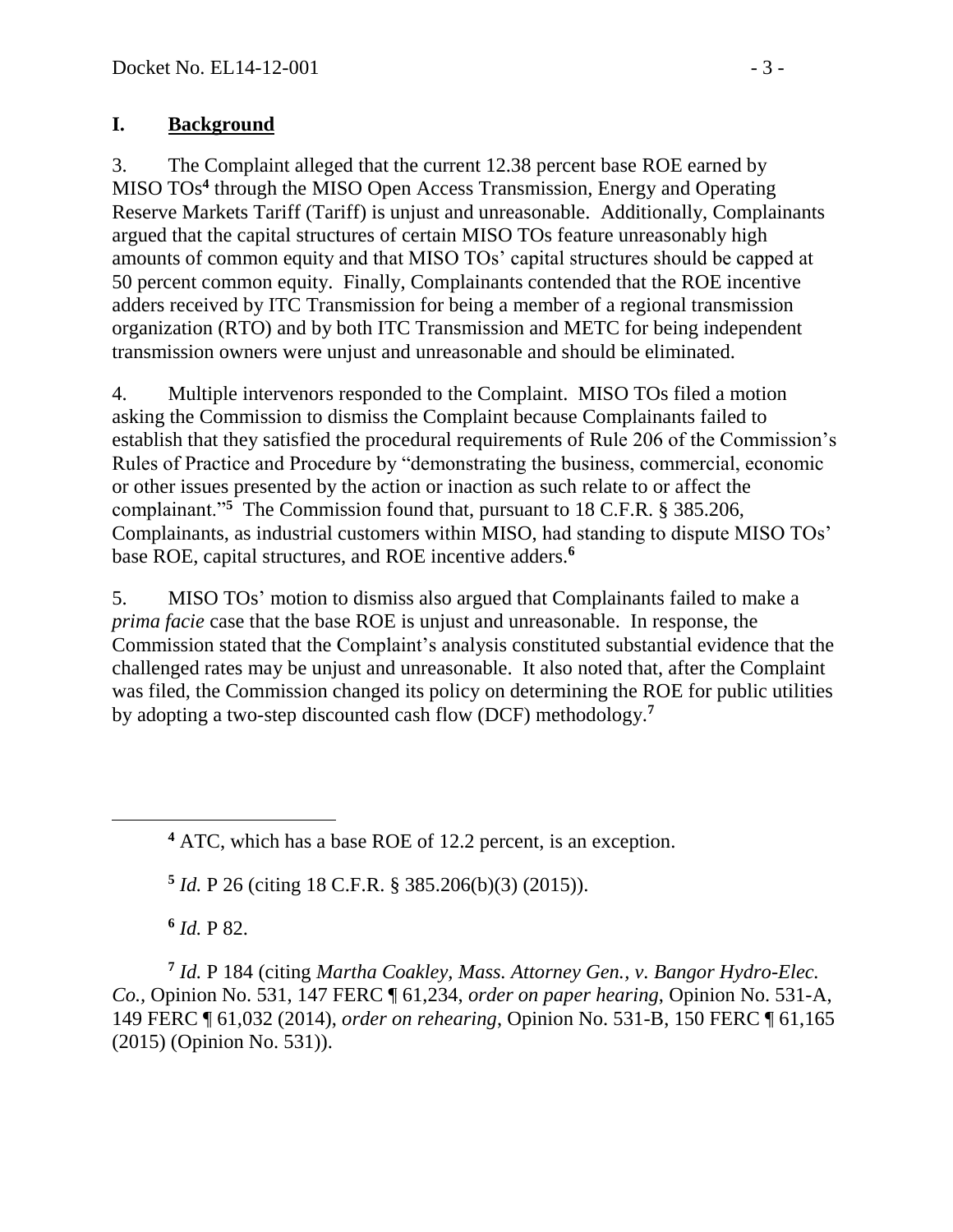6. The Commission set for hearing the issue of whether MISO TOs' base ROE is unjust and unreasonable and set the refund effective date at November 12, 2013. The Commission denied the Complaint with respect to the capital structure, finding that Complainants had neither demonstrated that such existing capital structures are not just and reasonable nor cited any precedent for capping, for ratemaking purposes, the level of common equity in such capital structures for individual utilities, much less groups of utilities.**<sup>8</sup>**

7. The Commission also denied the Complaint with respect to ROE incentive adders. Regarding ITC Transmission's RTO participation adder, the Commission stated that the Commission's decision to grant ITC Transmission an incentive adder for participation in MISO is consistent with the stated purpose of Federal Power Act (FPA) section 219 and is intended to encourage ITC Transmission's continued involvement in MISO. The Commission similarly found that, just as ongoing participation in an RTO justifies provision of the RTO participation incentive, ongoing operation as an independent transmission company justifies continued provision of the independence incentive.

8. On February 12, 2015, in Docket No. EL15-45-000, a different set of complainants filed a second complaint challenging the public utility MISO TOs' base ROE (Second Complaint). By order dated June 18, 2015, the Commission set this matter for hearing and prescribed a refund effective date of February 12, 2015, the day after the expiration of the refund period established by the Hearing Order. That refund period expired May 11, 2016.**<sup>9</sup>**

9. On December 22, 2015, the Administrative Law Judge in this proceeding issued an initial decision finding that MISO TOs' existing 12.38 percent base ROE is unjust and unreasonable and should be reduced to 10.32 percent. The Administrative Law Judge also prescribed refunds, with interest, for the period from November 12, 2013 through February 11, 2015.<sup>10</sup> In the Initial Decision, the Administrative Law Judge explained that the 10.32 percent base ROE represents the upper midpoint of the zone of reasonableness

**8** *Id.* P 190.

**<sup>9</sup>** *Arkansas Elec. Coop. Corp. v. ALLETE, Inc.,* 151 FERC ¶ 61,219, at P 1 (2015) (Second Complaint Hearing Order).

**<sup>10</sup>** *Ass'n of Bus. Advocating Tariff Equity v. Midcontinent Indep. Sys. Operator, Inc.*, 153 FERC ¶ 63,027 (2015) (Initial Decision).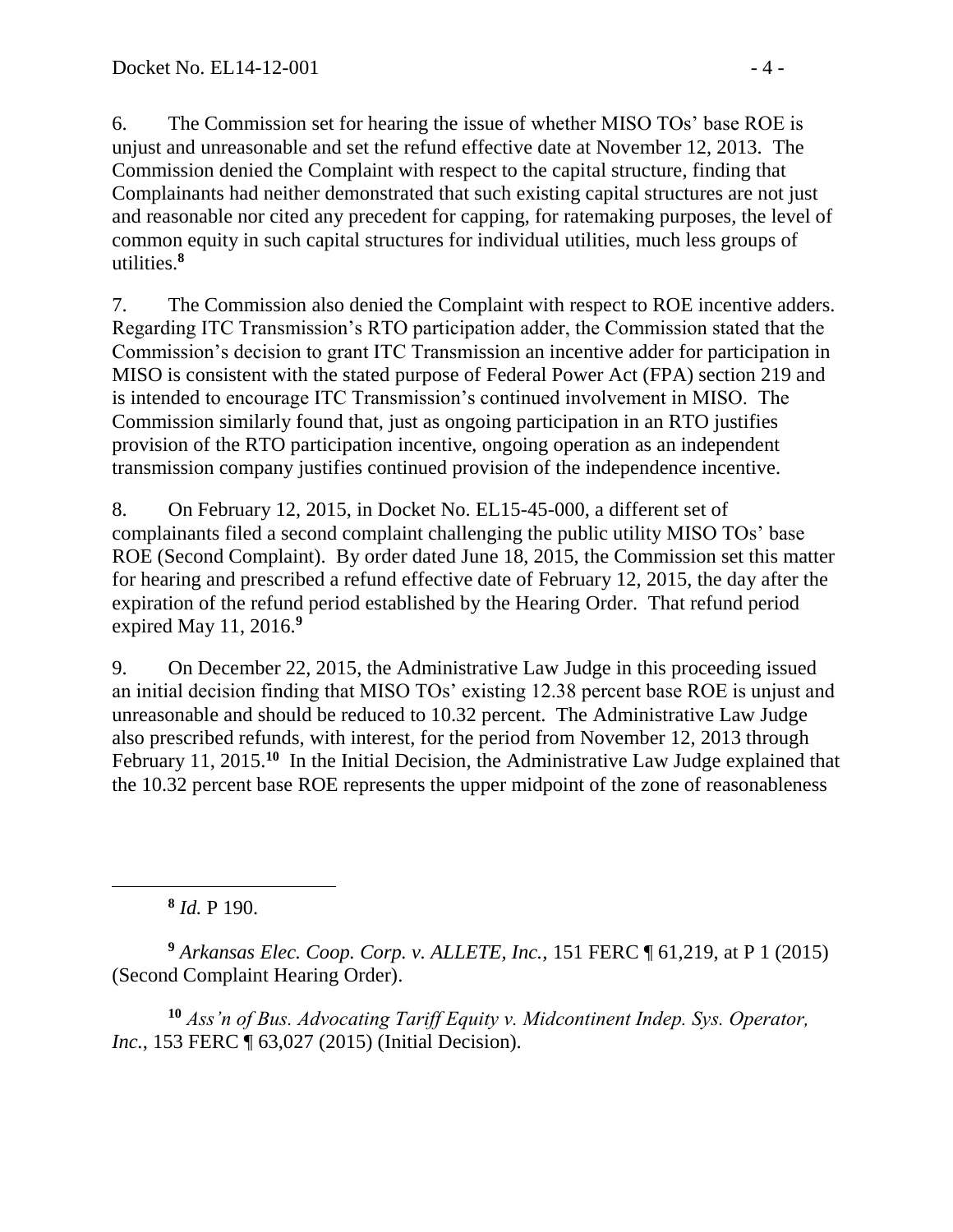of 7.23 percent to 11.35 percent.**<sup>11</sup>** The Commission will address the Initial Decision in a further order.

### **II. Procedural Matters and Responsive Pleadings**

10. Timely requests for rehearing were filed by MISO TOs, Joint Consumer Advocates, Ameren Service Company, on behalf of Ameren Illinois Company, Union Electric Company d/b/a Ameren Missouri, and Ameren Transmission Company of Illinois (the Ameren Companies) and Northern Indiana Public Service Company (collectively, the Ameren Companies and NIPSCO), and the Organization of MISO States. Xcel Energy Services, Inc. (Xcel) and Missouri River Energy Services (Missouri River) filed requests for clarification. Hoosier Energy Rural Electric Cooperative, Inc. (Hoosier) filed an answer to Xcel's request for clarification.

#### **III. Substantive Matters**

#### **A. Standing**

### **1. Rehearing Request**

11. MISO TOs argue that the Commission erred by finding that Complainants sufficiently demonstrated standing. To this end, MISO TOs assert, Rule 206 of the Commission's regulations provides that a complainant must "establish standing by specifically setting forth 'the business, commercial, economic or other issues presented by the action or inaction as such relate to or affect the complainant.'"**<sup>12</sup>** According to MISO TOs, Complainants fail to explain how MISO TOs' base ROE "purportedly affects Complainants on any business, economic, or other level" and that any complainant that is not a customer of the respondent "must demonstrate that it is adversely affected by the action it challenges."**<sup>13</sup>** Here, according to MISO TOs, Complainants make insufficient allegations regarding their relationship to MISO's, or MISO TOs' rates, either individually or collectively. Additionally, MISO TOs argue that the Complaint does not allege that any individual complainant is a MISO transmission customer.**<sup>14</sup>** MISO TOs

**<sup>11</sup>** *Id.* P 110.

**<sup>12</sup>** MISO TOs Nov. 17, 2014 Request for Rehearing at 11 (citing 18 C.F.R. § 385.206(b)(3) (2015)) (MISO TOs Request).

**<sup>13</sup>** *Id.* at 12 (citing, *inter alia*, *Cont'l Res., Inc. v. Bridger Pipeline, LLC*, 113 FERC ¶ 61,178, at P 8 (2005)).

**<sup>14</sup>** *Id.* at 13.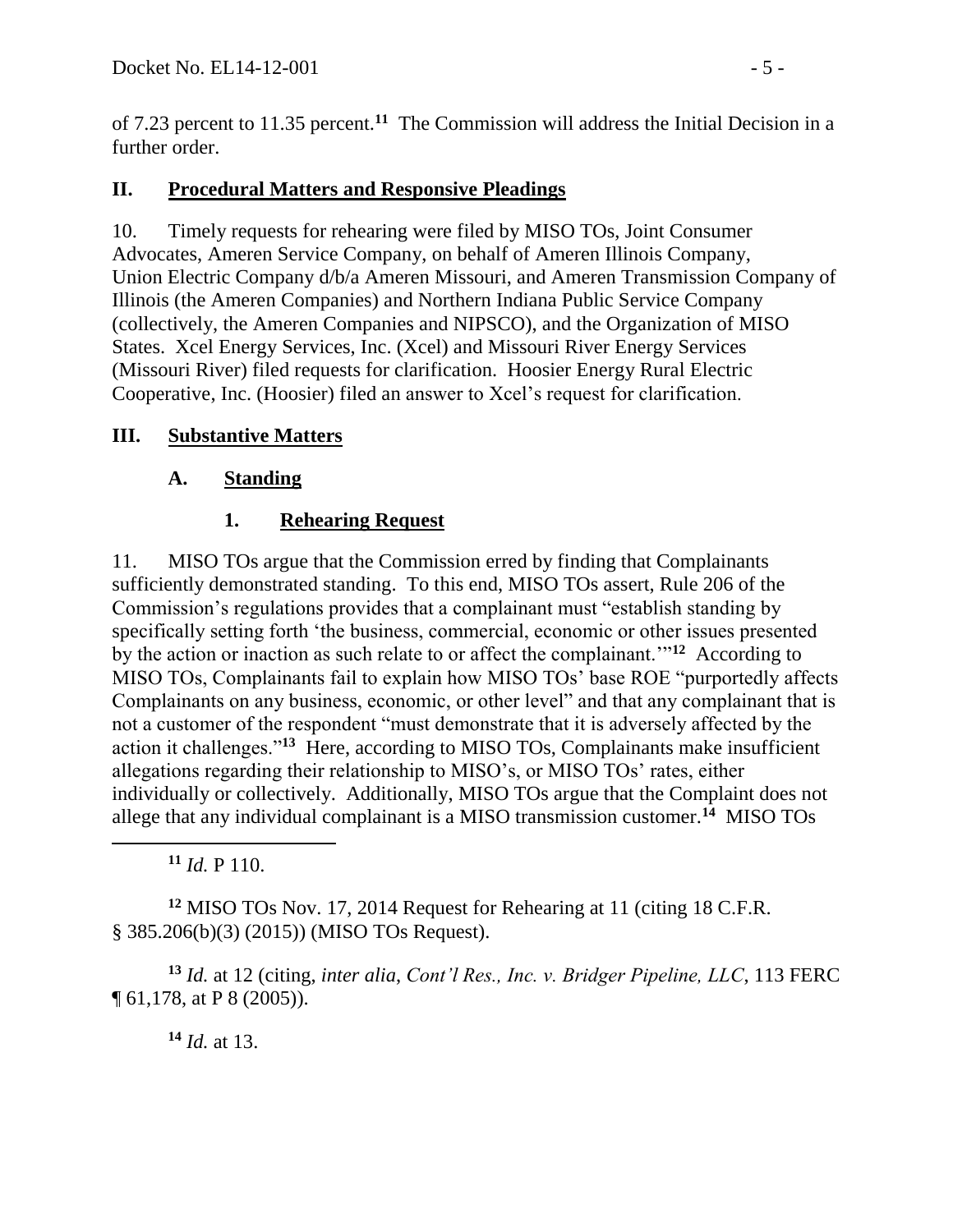state that the Hearing Order finds that Complainants "either directly pay wholesale transmission rates or pay for transmission through bundled retail rates, such that they are affected by MISO [Transmission Owners'] base ROE, capital structures, and ROE incentive adders."**<sup>15</sup>** MISO TOs argue that the Complaint provides no basis for these inferences and that the Commission should therefore have dismissed the Complaint.**<sup>16</sup>**

#### **2. Commission Determination**

12. We deny MISO TOs' rehearing request in this regard. As the Commission noted in the Hearing Order, pursuant to Rule 206(a) of the Commission's regulations any "person may file a complaint seeking Commission action against any other person alleged to be in contravention or violation of any statute, rule, order or other law administered by the Commission, or for any other alleged wrong over which the Commission may have jurisdiction."**<sup>17</sup>** Additionally, Rule 206(b)(3) requires that a complaint "set forth the business, commercial, economic, or other issues presented by the action or inaction as such relate to or affect the complainant."**<sup>18</sup>** Complainants include ABATE, Coalition of MISO Transmission Customers, and Illinois Industrial Energy Consumers, all of which are non-transmission owning members of MISO.**<sup>19</sup>** Each of these organizations represents industrial customers within MISO that either pay wholesale transmission rates or pay for transmission through bundled retail rates, such that they are affected by MISO TOs' base ROE, capital structures, and ROE incentive adders. For example, ABATE's membership includes a number of large industrial corporations within Michigan, including Dow Chemical Co., General Motors Company, and U.S. Steel Corporation.<sup>20</sup> A cursory examination of the membership of individual

**<sup>15</sup>** *Id.* at 14 (citing Hearing Order, 149 FERC ¶ 61,049 at P 181).

**<sup>16</sup>** *Id.* at 14.

**<sup>17</sup>** 18 C.F.R. § 385.206(a) (2015).

**<sup>18</sup>** 18 C.F.R. § 385.206(b)(3) (2015).

**<sup>19</sup>** Complaint at 4; Midcontinent Independent System Operator, Inc., Membership List, https://www.misoenergy.org/StakeholderCenter/Members/Pages/MembershipList.aspx

**<sup>20</sup>** Complaint at 4; Association of Businesses Advocating Tariff Equity, Member Companies, http://abate-energy.org/our-members/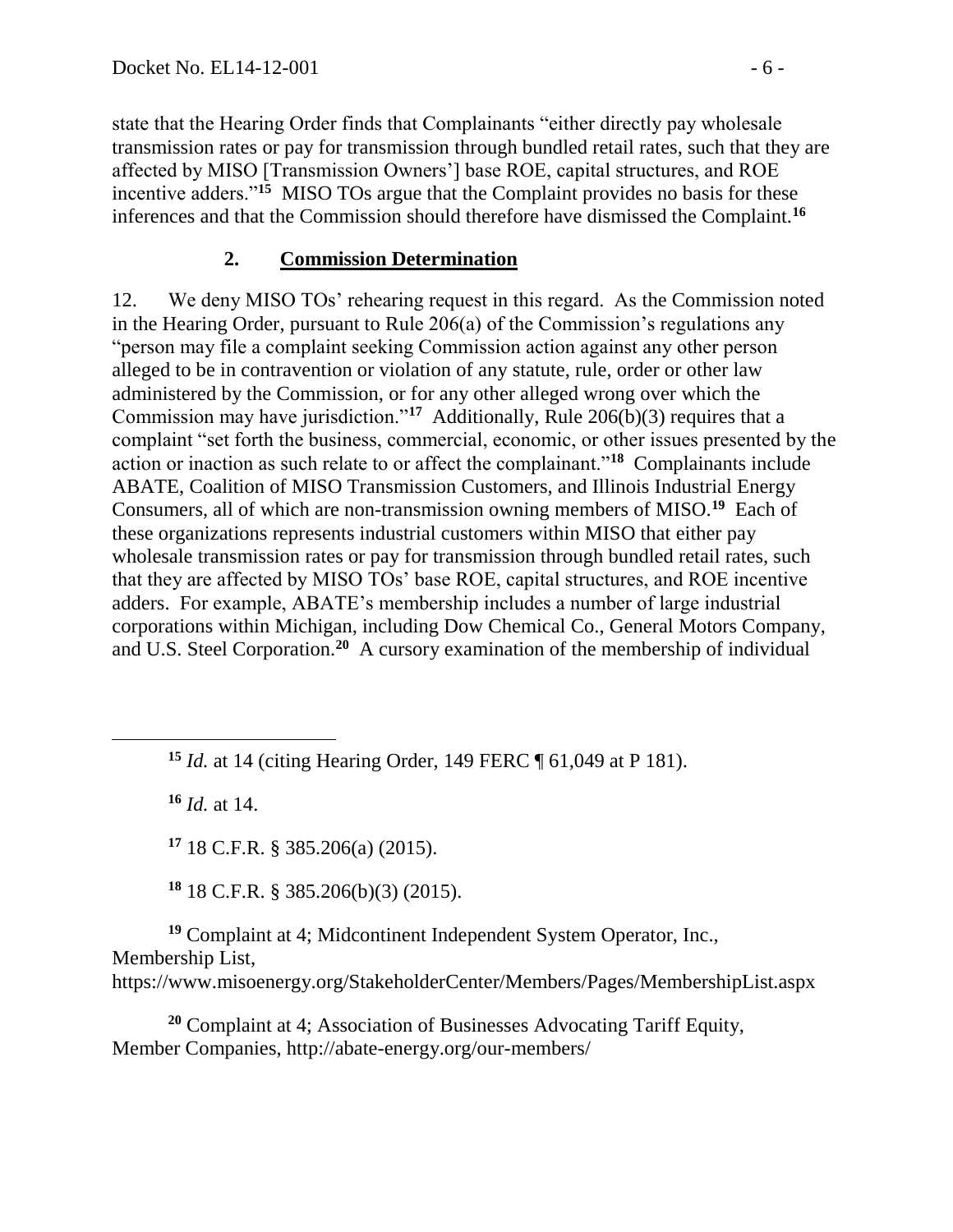Complainants would be sufficient to demonstrate that Complainants have standing to bring the Complaint.**<sup>21</sup>** We therefore deny MISO TOs' rehearing request in this regard.

### **B. ROE within Zone of Reasonableness**

### **1. Request for Rehearing**

13. MISO TOs contend that the Commission should have denied the Complaint because their existing ROE remains within the zone of reasonableness. They argue that the Court of Appeals for the District of Columbia Circuit (D.C. Circuit) has stated that the court "may only set aside a rate that is outside a zone of reasonableness," which, according to MISO TOs, suggests that any point within this zone should withstand an FPA section 206 challenge.**<sup>22</sup>** MISO TOs further state that the Commission claims "broad discretion to establish returns on equity anywhere within the zone of reasonableness" and that such flexibility "could not exist" unless all points within the zone satisfy the statutory standard.**<sup>23</sup>** They further state that the Commission recently reaffirmed this point in *Southern California Edison Company.***<sup>24</sup>**

14. For this reason, MISO TOs ask the Commission to deny the Complaint and disregard its decision in *Bangor Hydro-Electric Co.*, where the Commission held that an ROE within the zone of reasonableness can still be unjust and unreasonable. **25** MISO TOs ask the Commission to disregard *Bangor Hydro* because no court has ruled on it and

 $\overline{a}$ **<sup>21</sup>** *See Potomac-Appalachian Transmission Highline, LLC*, 140 FERC ¶ 61,229, PP 102-107 (2012).

**<sup>22</sup>** MISO TOs Request at 6-7 (citing *Montana-Dakota Utils. Co*. *v. Northwestern Public Servs. Co.*, 341 U.S. 246, 251 (1951) (*Montana-Dakota*), *Pac. Gas & Elec. Co. v. FERC*, 306 F.3d 1112, 1116 (D.C. Circ. 2002) (*PG&E*), and *San Diego Gas and Elec. Co. v. Sellers of Energy and Ancillary Services*, 97 FERC ¶ 61,275, at 62,218 (2001) (*San Diego Elec.*)).

**<sup>23</sup>** *Id.* at 7 (citing *Promoting Transmission Investment through Pricing Reform*, Order No. 679-A, FERC Stats. & Regs. ¶ 31,236, at P 67 (2006), *order on reh'g*, 119 FERC ¶ 61,062 (2007)).

**<sup>24</sup>** *Id.* at 7 (citing *S. Cal. Edison Co.*, 139 FERC ¶ 61,042, at PP 47, 65 (2012) (*SoCal Edison*)).

**<sup>25</sup>** *Id.* at 8 (citing *Bangor Hydro-Elec. Co.*, 122 FERC ¶ 61,038, at PP 10-11 (2008) (*Bangor Hydro*)).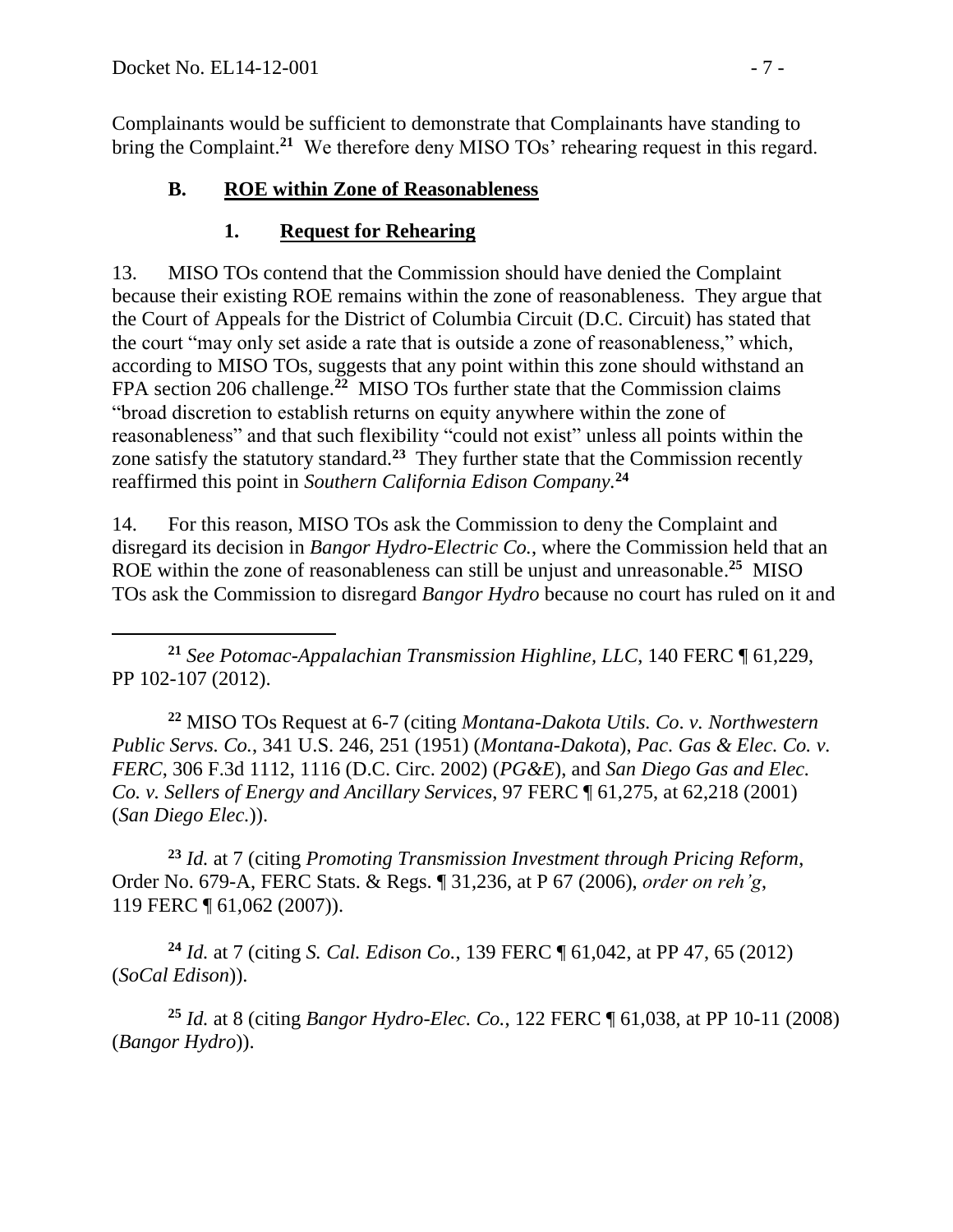because this decision is inconsistent with prior Commission and court decisions.**<sup>26</sup>** Furthermore, MISO TOs consider *Bangor Hydro* inapplicable in the FPA section 206 context because the time for setting a rate at a point in the applicable zone of reasonableness is not until and unless the Commission first finds the challenged rate unjust and unreasonable. MISO TOs contend that, in an FPA section 206 context, "the zone of reasonableness is determinative" in finding the rate unjust and unreasonable.**<sup>27</sup>**

15. MISO TOs concede that Opinion No. 531 conflicts with their position. Still, they take issue with the Commission's citation of *Southern California Edison Co. v. FERC* to "bolster its decision," arguing that, reliance on this decision is unpersuasive because "of the very nature of the difference between section 205 and 206."**<sup>28</sup>** To support this contention, MISO TOs argue that in an FPA section 206 proceeding, the Commission cannot reach the question of establishing an ROE until the existing ROE is found unjust and unreasonable, which it cannot do if the existing rate remains within the applicable zone of reasonableness.

## **2. Commission Determination**

16. We deny MISO TOs' request for rehearing with respect to the issue of whether a public utility's ROE may be found unjust and unreasonable under FPA section 206, even though it remains within the zone of reasonableness produced by a DCF analysis of the proxy group. We continue to find, consistent with *Bangor Hydro* and Opinion No. 531, that an ROE may be both within the DCF zone of reasonableness and be unjust and unreasonable.

17. We disagree with MISO TOs' assertion that, in determining whether an existing ROE is unjust and unreasonable under FPA section 206, the Commission must treat "all points within the zone of reasonableness" as satisfying the just and reasonable standard. MISO TOs rely on precedent setting forth the general ratemaking principle under the FPA that there can be more than one just and reasonable rate. For example, MISO TOs point out that the Supreme Court has stated that "[s]tatutory reasonableness is an abstract quality represented by an area rather than a pinpoint. It allows a substantial spread between what is unreasonable because too low and what is unreasonable because too

**<sup>27</sup>** *Id.* at 9.

**<sup>28</sup>** *Id.* at 10 (citing *So. Cal. Edison v. FERC*, 717 F.3d 177 (D. C. Cir. 2013) (*SoCal Edison v. FERC*)).

**<sup>26</sup>** *Id.* at 8.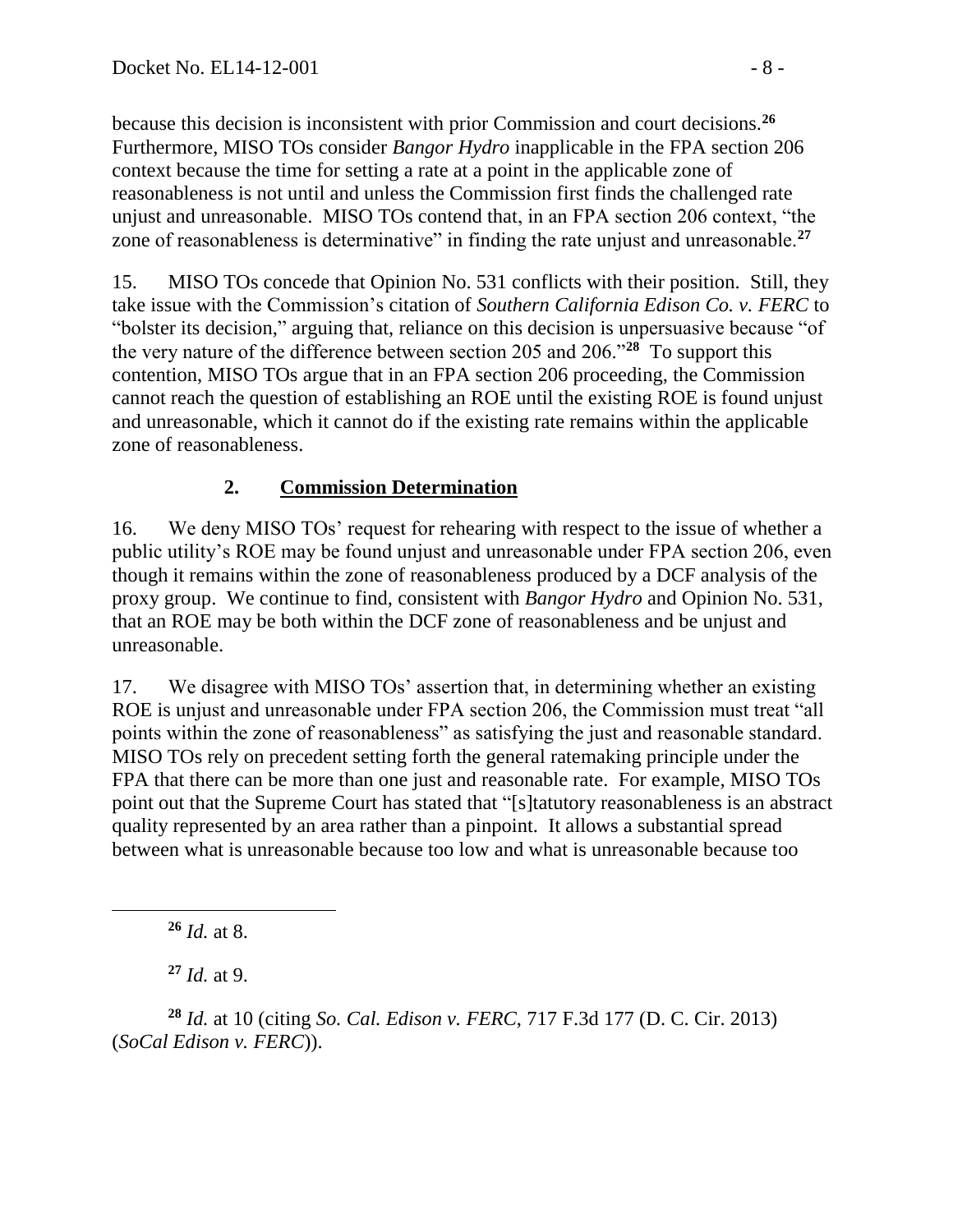high."<sup>29</sup> MISO TOs equate references to "an area" of "statutory reasonableness" or to a "zone of reasonableness" in these cases to the "zone of reasonableness" produced by the DCF analysis we use to determine the ROE to include in a public utility's cost of service. On that basis, MISO TOs contend that the Commission must show that their existing ROE is outside the DCF zone of reasonableness in order to satisfy its FPA section 206 burden to show that their ROE is unjust and unreasonable.

18. However, as explained in Opinion No. 531-B,**<sup>30</sup>** when the Commission determines the ROE component of a public utility's cost of service pursuant to a DCF analysis, the term "zone of reasonableness" has a particular, more technical meaning that differs from its meaning when used in general descriptions of what constitutes a just and reasonable rate charged by a public utility for jurisdictional service, such as in *Montana-Dakota*, *PG&E*, **<sup>31</sup>** and *San Diego Elec*. The Commission uses a three-step process to determine the just and reasonable ROE component of the cost of service of a public utility or a group of public utilities. First, the Commission establishes a proxy group of companies of comparable risk. Second, the Commission performs a DCF analysis of each member of the proxy group in order to determine a "zone of reasonableness," within which to set a just and reasonable ROE. That DCF zone of reasonableness is the range from the lowest proxy member ROE to the highest proxy member ROE. Finally, the Commission establishes a just and reasonable ROE at a single point within the DCF zone of reasonableness.

19. Thus, in the context of determining an ROE, the establishment of the DCF zone of reasonableness is simply one step in the process of determining a just and reasonable ROE for inclusion in the cost of service of the subject public utility or utilities. Typically, the DCF zone of reasonableness is relatively broad. For example, in Opinion No. 531, the DCF zone of reasonableness was from 7.03 percent to 11.74 percent, or

**<sup>29</sup>** *Montana-Dakota*, 341 U.S. at 251. MISO TOs also cite the D.C. Circuit's statement in *PG&E*, 306 F.3d at 1116, that a "court may only set aside a rate that is outside a zone of reasonableness, bounded on one end by investor interest and the other by the public interest against excessive rates," and the Commission's statement in 97 FERC ¶ 61,275 at 62,218, that "whether prices are just and reasonable depends on whether those prices fall with a 'zone of reasonableness.'"

**<sup>30</sup>** 150 FERC ¶ 61,165 at PP 22-25.

**<sup>31</sup>** *PG&E* is distinguishable on the further ground that the passage cited by MISO TOs relates entirely to the level of deference that the court applies to a rate determination made by the Commission because "of the highly technical and policy-based nature of rate design." *PG&E*, 306 F.3d at 1116.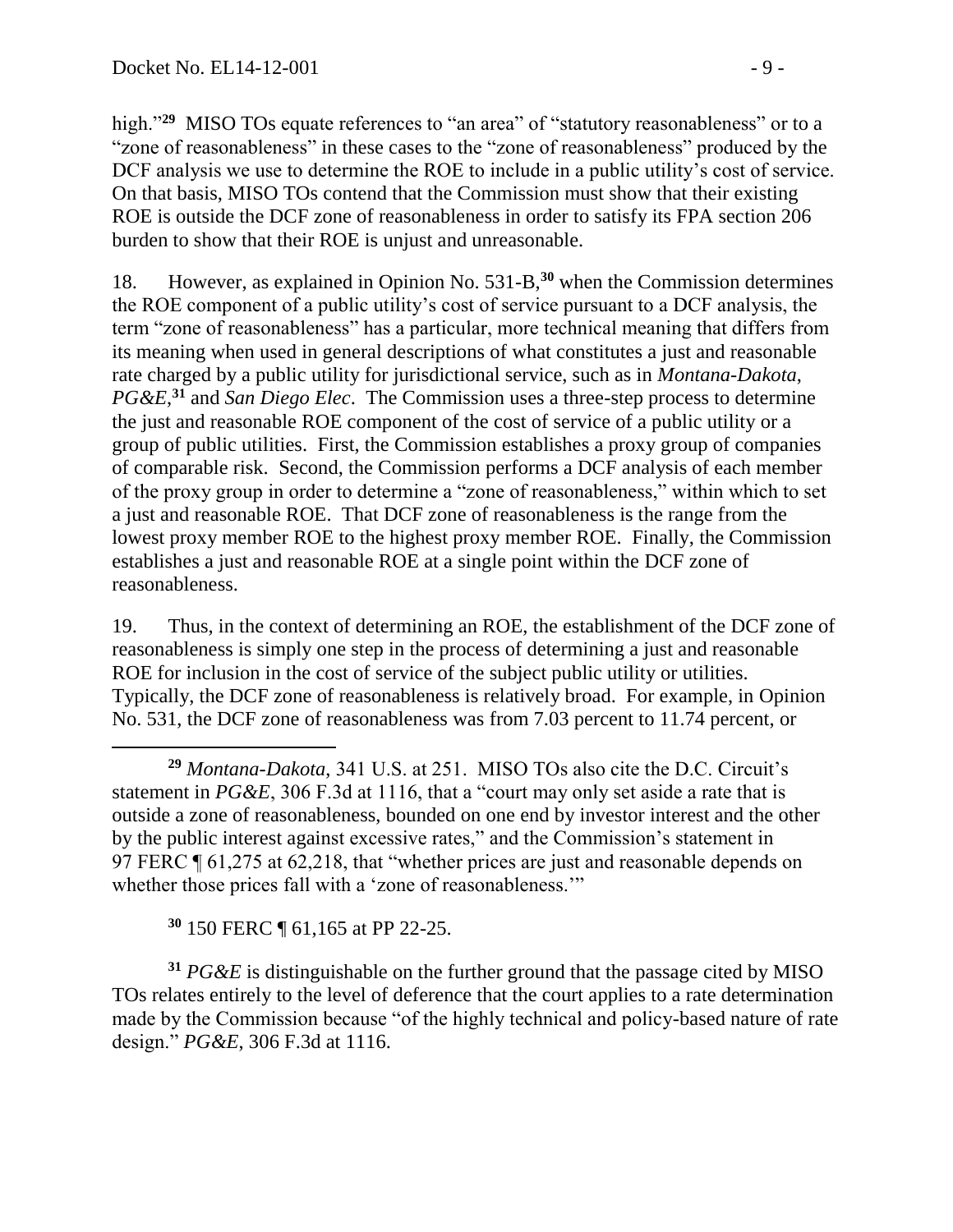nearly 500 basis points. As the Commission held in Opinion No. 531-B, not every ROE within such a relatively broad DCF "zone of reasonableness" is a just and reasonable ROE for the particular public utility or utilities at issue.

20. This conclusion is supported by the decision of the D.C. Circuit in *So. Cal. Edison v. FERC*<sup>32</sup> In that case, the utility filed to modify its rates under FPA section 205. The court stated that section 205 required the Commission to approve the utility's rate proposal "as long as the new rates are just and reasonable."**<sup>33</sup>** Nevertheless, the court also held that the Commission had authority to require the utility's ROE to be set at the median of the zone of reasonableness, even though the midpoint of the zone, proposed by the utility, was also within the DCF zone of reasonableness. In short, the court recognized that the Commission need not treat every ROE within the zone of reasonableness as a just and reasonable ROE. If the Commission were required to find any and every ROE within the zone of reasonableness to be just and reasonable, the requirement that the Commission approve any section 205 rate proposal "as long as the new rates are just and reasonable" **<sup>34</sup>** would require the Commission to accept any ROE proposed by a utility in a section 205 rate case, as long as that ROE did not exceed the top of the range of reasonableness. However, the FPA has never been understood to require such a result, which would be contrary to the consumer protection purpose of the FPA.

21. MISO TOs argue that *SoCal Edison v. FERC* is distinguishable because of the "very nature of the difference between [FPA] section 205 and section 206" and that the Commission cannot reach the question of establishing a just and reasonable ROE under the second prong of FPA section 206 unless and until it finds the existing rate unjust and unreasonable under the first prong of FPA section 206.**<sup>35</sup>** MISO TOs thus contend that, while the Commission can find that a utility's proposed ROE is not just and reasonable in a FPA section 205 case, even though it is within the zone of reasonableness, the Commission cannot find that same ROE to be unjust and unreasonable in a FPA section 206 case.

**<sup>32</sup>** *So. Cal. Edison v. FERC*, 717 F.3d at 181-82.

**<sup>33</sup>** *Id*. at 181.

 $\overline{a}$ 

**<sup>34</sup>** *Wis. Pub. Power Inc. v. FERC*, 493 F.3d 239, 254 (D.C. Cir. 2007).

**<sup>35</sup>** MISO TOs Request at 11.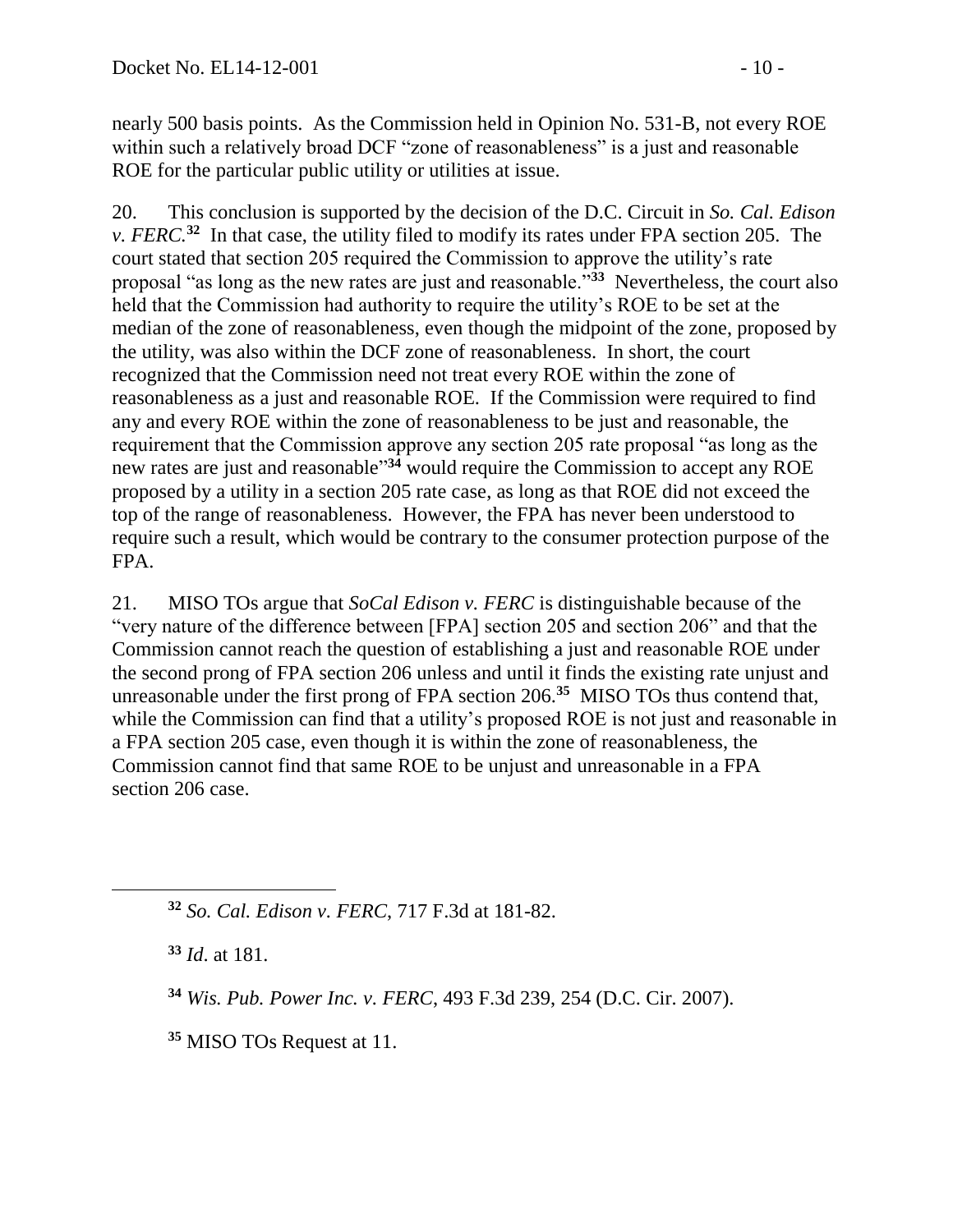22. In making these arguments, MISO TOs confuse the differences in who bears the burden of persuasion as between FPA sections 205 and 206 with the substantive "just and reasonable" standard contained in both those sections. The two sections of course differ as to who bears the burden of persuasion, because under FPA section 206 the Commission or complainant must show that the utility's existing rate is unjust and unreasonable and the Commission must show that its replacement rate is just and reasonable, whereas under FPA section 205 the utility need only show that its proposed rate is just and reasonable. However, as the Supreme Court has stated, sections 205 and 206 are "parts of a single statutory scheme under which . . . all rates are subject to being modified by the Commission upon a finding that they are unlawful."**<sup>36</sup>** While the party bearing the burden of persuasion is different under FPA section 205 and FPA section 206, "the scope and purpose of the Commission's review remains the same – to determine whether the rate fixed by the [utility] is lawful."**<sup>37</sup>** The effect of MISO TOs' argument, if that argument were to be accepted, would turn the statute on its head. FPA section 206 would no longer be a tool to challenge an ROE that was no longer reasonable, but rather would serve to insulate that ROE from challenge as long as it fell somewhere—anywhere—within the zone of reasonableness produced by a DCF analysis. Under that reading, a statute that was intended to protect ratepayers from exploitation,**<sup>38</sup>** would instead protect and preserve just such exploitation.

23. The Commission has long required the use of a DCF methodology to determine a zone of reasonableness, with the lawful just and reasonable ROE set at a single numerical point within that range based on the circumstances and record of that case.**<sup>39</sup>** Therefore, when the Commission finds a utility's base ROE to be just and reasonable in a particular case, it finds *only* that single point to be just and reasonable given the facts and circumstances of that case.**<sup>40</sup>** It does *not* find any other base ROE within the DCF zone of

**<sup>37</sup>** *United Gas Pipe Line Co. v. Mobile Gas Serv. Co.*, 350 U.S. at 341.

**<sup>38</sup>** *See, e.g.*, *Pub. Sys. v. FERC*, 606 F.2d 973 n.27 (D.C. Cir. 1979).

**<sup>39</sup>** *See, e.g.*, *Williston Basin Interstate Pipeline Co. v. FERC*, 165 F.3d 54, 57 (D.C. Cir. 1999).

**<sup>40</sup>** *Cf. Montana-Dakota*, 341 U.S. at 251 (explaining that while statutory reasonableness is an abstract concept represented by an area rather than a pinpoint the

(continued...)

 $\overline{a}$ **<sup>36</sup>** *United Gas Pipe Line Co. v. Mobile Gas Serv. Co.*, 350 U.S. 332, 341 (1956). While this case involved the Natural Gas Act, the Supreme Court held in a companion case that the provisions of the FPA relevant to this question are substantially identical to the equivalent sections under the Natural Gas Act. *FPC v. Sierra Pacific Power Co.*, 350 U.S. 348, 353 (1956).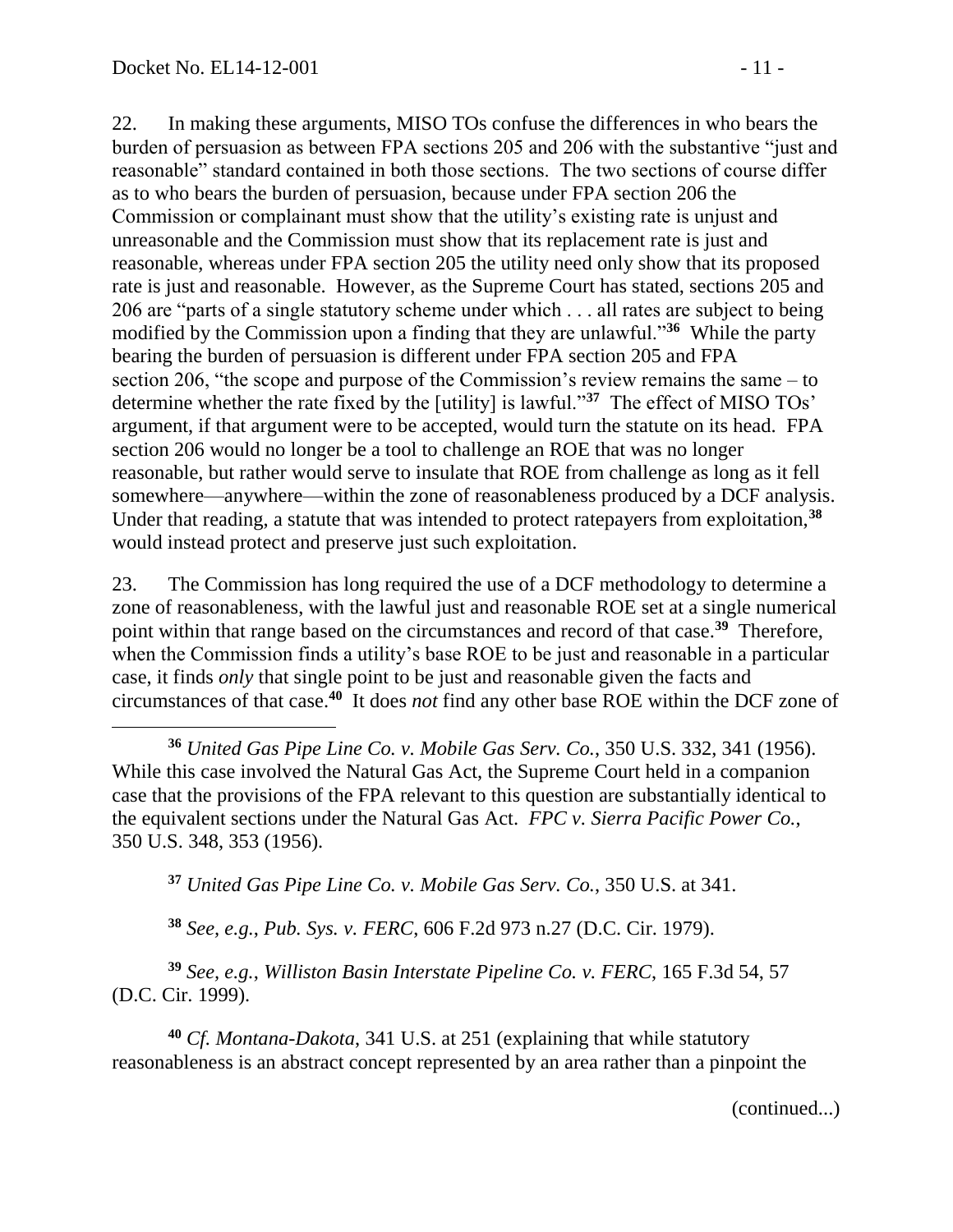reasonableness, let alone *all* other base ROEs either above or below the approved ROE, to be a just and reasonable base ROE for that utility or group of utilities. Thus, the DCF zone of reasonableness does not establish a continuum of just and reasonable base ROEs, any one of which the utility would equally be free to charge to ratepayers; rather, only the single point approved by the Commission within the DCF zone of reasonableness is the just and reasonable base ROE.**<sup>41</sup>** It follows that showing the existing base ROE established in the prior case is unjust and unreasonable merely requires showing that the Commission's ROE methodology now produces a numerical value below the existing numerical value. Contrary to MISO TOs' assertion, the fact that both of the burdens of proof under FPA section 206 can be satisfied using a single ROE analysis—one that generates an ROE that both is below the existing ROE (thus demonstrating that the existing ROE is excessive) and that also is a just and reasonable ROE (thus demonstrating what numerical point the new ROE should be)—does not alter those two burdens. In short, the statute does not require that the Commission treat all ROEs within the DCF zone of reasonableness as just and reasonable. Rather, the statute requires that, under section 206, before we may change an ROE we must find it unjust and unreasonable.

24. For the reasons discussed above, we further disagree with MISO TOs' assertion that *Bangor Hydro* conflicts with court and Commission precedent. In that decision, the Commission stated that "assuming that every rate within the zone of reasonableness is equally just and reasonable . . . would leave no room for the Commission to exercise its judgment in determining the just and reasonable rate."**<sup>42</sup>** The Commission went on to explain that the term, zone of reasonableness, "must be understood as a shorthand way of expressing the concept that ratemaking is not an exact science and that the Commission 'must be free, within the limitations imposed by pertinent constitutional and statutory commands, to devise methods of regulation capable of equitably reconciling diverse and conflicting interests.'"**<sup>43</sup>** As described above, in Opinion Nos. 531 and 531-B, the

Commission must translate that concept into a concrete rate, and it is the rate—not the abstract concept—that governs the rights of the buyer and seller).

**<sup>41</sup>** As discussed below in P 28, the addition of an incentive adder for a project can justify a higher overall just and reasonable ROE (i.e., the base ROE plus the incentive adder) for that project.

**<sup>42</sup>** *Bangor Hydro*, 122 FERC ¶ 61,038 at P 14 (citing *Permian Basin Area Rate Cases*, 390 U.S. 747, 797 (1968)).

**<sup>43</sup>** *Bangor Hydro*, 122 FERC ¶ 61,038 at P 14 (citing *Permian Basin Area Rate Cases*, 390 U.S. at 797).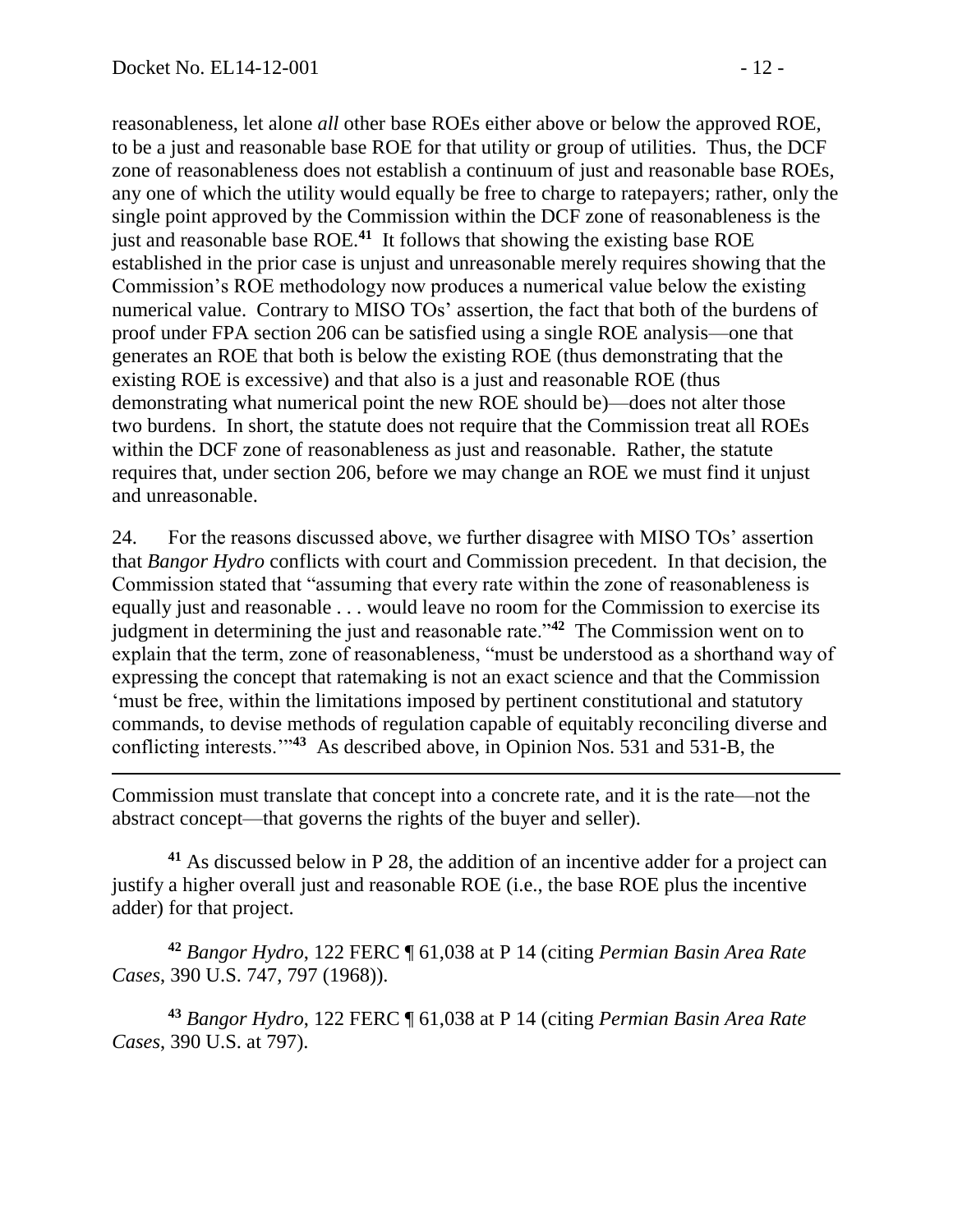$\overline{a}$ 

Commission reaffirmed and further explained the holdings in *Bangor Hydro* and we do not depart from them here.

25. As MISO TOs state, in the context of incentive ROE adders authorized for projects pursuant to Order No. 679, the Commission has capped the overall ROE for a particular project (i.e*.*, the sum of the utility's base ROE and the incentive ROE adder for that project) at the top of the DCF zone of reasonableness.**<sup>44</sup>** However, it does not follow from this fact that all ROEs within the DCF zone of reasonableness must be treated as just and reasonable for purposes of the first prong of FPA section 206. The Commission awards an incentive adder based on a separate, independent showing that a particular project is of a type that qualifies for such an adder, and—as directed by Congress—the Commission allows the adder to be added to the base ROE and charged to ratepayers so long as the sum of the adder and base ROE for that project is just and reasonable under FPA section 205.**<sup>45</sup>** The Commission makes that determination by looking at whether the utility's base ROE plus the incentive ROE adder(s) for that project remain within the zone of reasonableness. That is, the Commission looks to whether the sum of the base ROE and the adder(s) for that project falls within the DCF-determined zone of reasonableness, or does that sum instead fall outside the zone of reasonableness, for that project. This use of the DCF-determined zone of reasonableness to place an outer limit on the overall ROE that a utility may earn on a particular project does not in any way suggest that any base ROE up to the top of the DCF-determined zone of reasonableness must be treated as just and reasonable for purposes of FPA section 206. To the contrary, it is only the separate, independent finding that the project qualifies for an incentive adder that justifies increasing the overall ROE for that project to a point within the DCFdetermined zone of reasonableness above the utility's base ROE.

26. Consistent with this discussion, MISO TOs' reliance upon the Commission's 2012 *SoCal Edison* order finding that a utility's overall ROEs, including incentive adders, to be just and reasonable misinterprets the basis of that decision. In that case, after a paper hearing, the Commission determined the base ROE for three of Southern California Edison Company's transmission projects. To do so, the Commission applied a DCF

**<sup>44</sup>** *See, e.g.*, *Northeast Utils. Serv. Co.*, 124 FERC ¶ 61,044, at P 71 (2008); *Central Maine Power Co.*, 125 FERC ¶ 61,079, at P 74 (2008); *Desert Southwest Power, LLC*, 135 FERC  $\P$  61,143, at P 96 (2011). The Commission uses the DCF zone of reasonableness in the same manner to ensure that the sum of a utility's base ROE plus an incentive adder for joining an RTO is just and reasonable.

**<sup>45</sup>** *See* 16 U.S.C. § 824s(d) (2012) ("All rates approved under the rules adopted pursuant to [FPA section 219] . . . are subject to the requirements of sections [205 and 206] of this title that all rates . . . be just and reasonable.").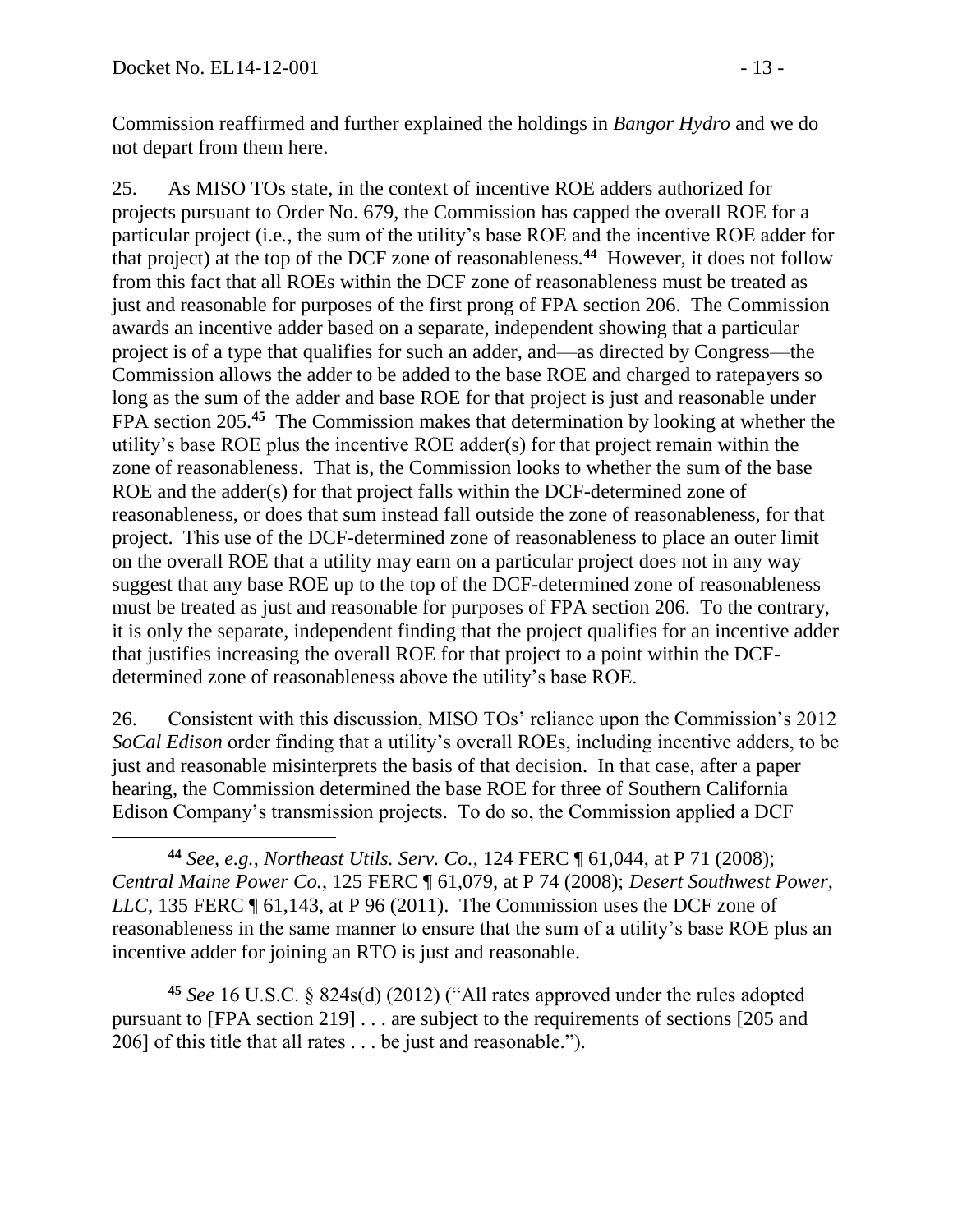analysis to a national proxy group of companies with comparable risks, determined an ROE zone of reasonableness, and then established the base ROE at the median point within that zone. Then, the Commission updated the base ROE by adjusting for the change in average yields on ten-year Treasury bonds. Finally, the Commission added previously approved incentive adders for the projects and, only at that point, concluded that, "pursuant to Order No. 679," the ROEs determined for the transmission projects were consistent with FPA section 205 because the "overall ROEs are set within the zone of reasonableness."**<sup>46</sup>**

27. MISO TOs' analysis misapprehends this decision in several respects. First, a base ROE, such as the one discussed in *SoCal Edison* and the base ROE at issue here, does not include incentive ROE adders. Second, in *SoCal Edison*, the Commission only reached the question regarding the upper bound of the zone of reasonableness after calculating the base ROE. At that point, because the projects at issue qualified for ROE incentive adders, the Commission followed the policy laid out in Order No. 679. In that rulemaking, which implemented the congressional directives regarding transmission incentives laid out in FPA section 219, the Commission stated that it "will provide ROEs at the upper end of the zone of reasonableness for transmission investments that meet the requirements of [FPA] section 219."**<sup>47</sup>** It was only the separate, independent finding that the projects qualified for an incentive adder that justified increasing the utility's overall ROE to a point within the DCF-determined zone of reasonableness above the utility's base ROE. Thus, MISO TOs' reliance on *SoCal Edison* is misplaced because that decision does not stand for the principle that any ROE that falls within the zone of reasonableness must be just and reasonable.

28. In any event, the Complainants provided evidence, in the form of a DCF study that produced a zone of reasonableness of 7.97 percent to 10.33 percent,**<sup>48</sup>** that the existing 12.38 percent ROE received by MISO TOs falls *outside* of the zone of reasonableness. The Commission found such evidence substantive enough to merit examination through hearing and settlement procedures.

**<sup>46</sup>** *SoCal. Edison*, 139 FERC ¶ 61,042 at P 47.

**<sup>47</sup>** *Promoting Transmission Investment through Pricing Reform*, Order No. 679, FERC Stats. & Regs. ¶ 31,222 at P 93, *order on reh'g*, Order No. 679-A, FERC Stats. & Regs. ¶ 31,236 (2006), *order on reh'g*, 119 FERC ¶ 61,062 (2007) (Order No. 679).

**<sup>48</sup>** Complaint at 16.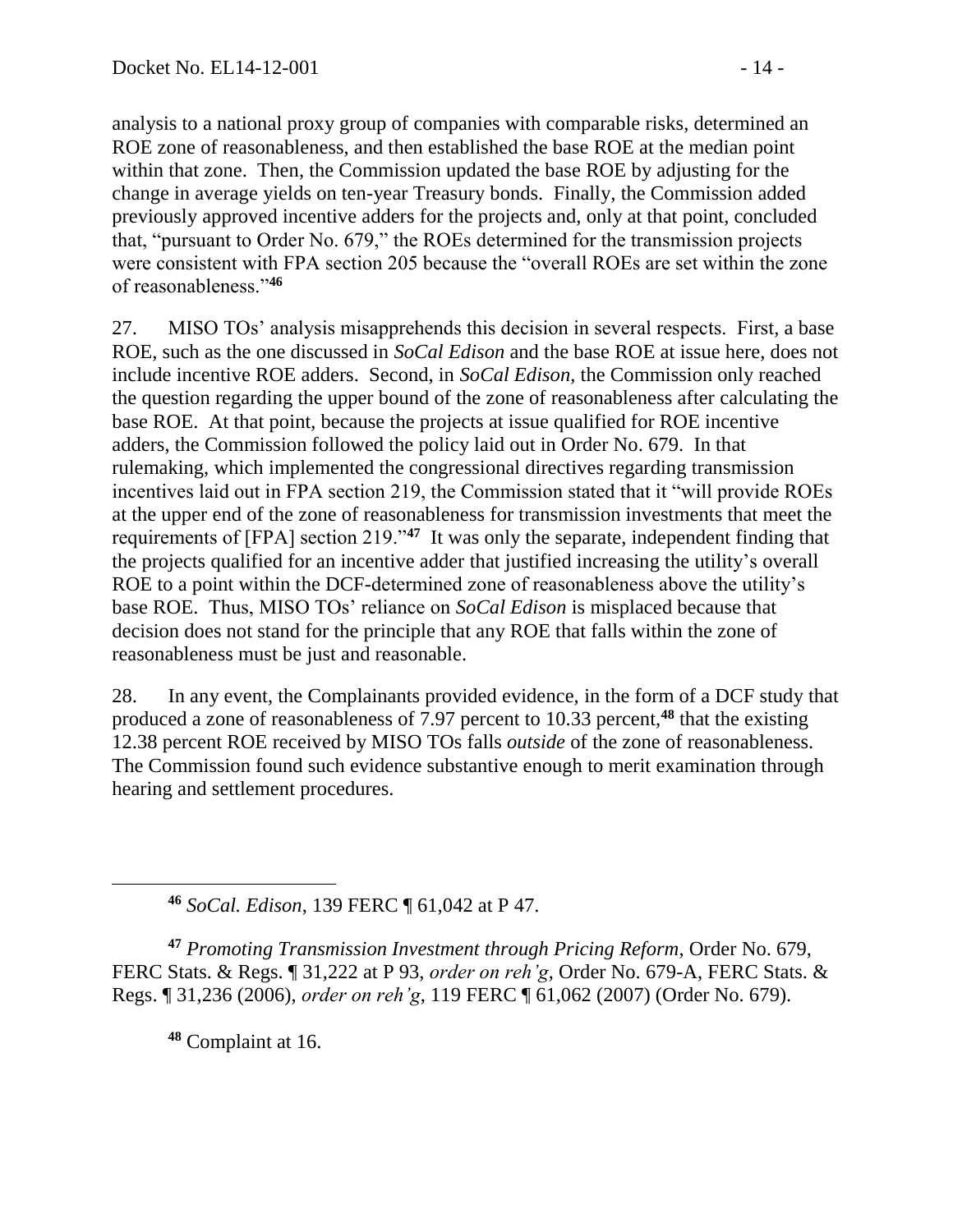### **C. Capital Structure**

29. In the Hearing Order, the Commission denied the Complaint with respect to certain MISO TOs' use in ratemaking of actual or Commission-approved hypothetical capital structures that include more than 50 percent common equity. The Commission stated that, in approving the capital structure to be used for ratemaking purposes, the Commission uses an operating company's actual capital structure if the operating company: (1) issues its own debt without guarantees; (2) has its own bond rating; and (3) has a capital structure within the range of capital structures approved by the Commission.**<sup>49</sup>** If the operating company meets these requirements, then the Commission will find that the operating company has demonstrated a separation of financial risks between the operating and parent company.

30. The Commission found that the Complainants had not demonstrated that MISO TOs, individually or collectively, do not meet the requirements of this three-part test. The Commission stated that it had never capped the capital structures used for ratemaking at a particular numerical value, either for individual transmission owners or for groups of transmission owners. The Commission also found that the 50 percent cap requested by Complainants appeared both arbitrary and unduly restrictive and ignored the numerous capital structures, including those of the ITC Subsidiaries, with more than 50 percent common equity that the Commission has approved.**<sup>50</sup>**

31. Finally, the Commission stated that, to the extent that parties contend that some of MISO TOs' capital structures cause unjust and unreasonable costs to ratepayers because they compound what they argue is an unjust and unreasonable base ROE for MISO TOs, then such concerns are best addressed with respect to that ROE, which the Commission was setting for hearing.

**<sup>50</sup>** *Id.* P 195 (citing *ITC Holdings Corp.*, 143 FERC ¶ 61,257, at P 78 (2013); *Mo. Pub. Serv. Co. v. FERC*, 215 F.3d 1, at 4 (2000); *DATC Midwest Holdings, LLC*, 139 FERC ¶ 61,224, at P 76 (2012) (55 percent), *Midwest Indep. Transmission Sys. Operator, Inc.*, 141 FERC ¶ 61,121, at P 51 (2012) (56 percent); *WPPI Energy*, 141 FERC  $\P$  61,004, at P 32 (2012)).

 $\overline{a}$ **<sup>49</sup>** Hearing Order, 149 FERC ¶ 61,049 at P 190 (citing *ITC Holdings Corp. v. Interstate Power and Light*, 121 FERC ¶ 61,229, at P 49 (2007), and *Transcon. Gas Pipe Line Corp*., Opinion No. 414, 80 FERC ¶ 61,157 (1997) (*Transcon. I*), *granting reh'g in part*, Opinion No. 414-A, 84 FERC ¶ 61,084, at 61,413-61,415 (*Transcon. II*), *reh'g denied*, Opinion No. 414-B, 85 FERC ¶ 61,323 (1998), *petition for review denied*, *N.C. Utils. Comm'n v. FERC*, 203 F.3d 53 (D.C. Cir. 2000) (*per curiam*)).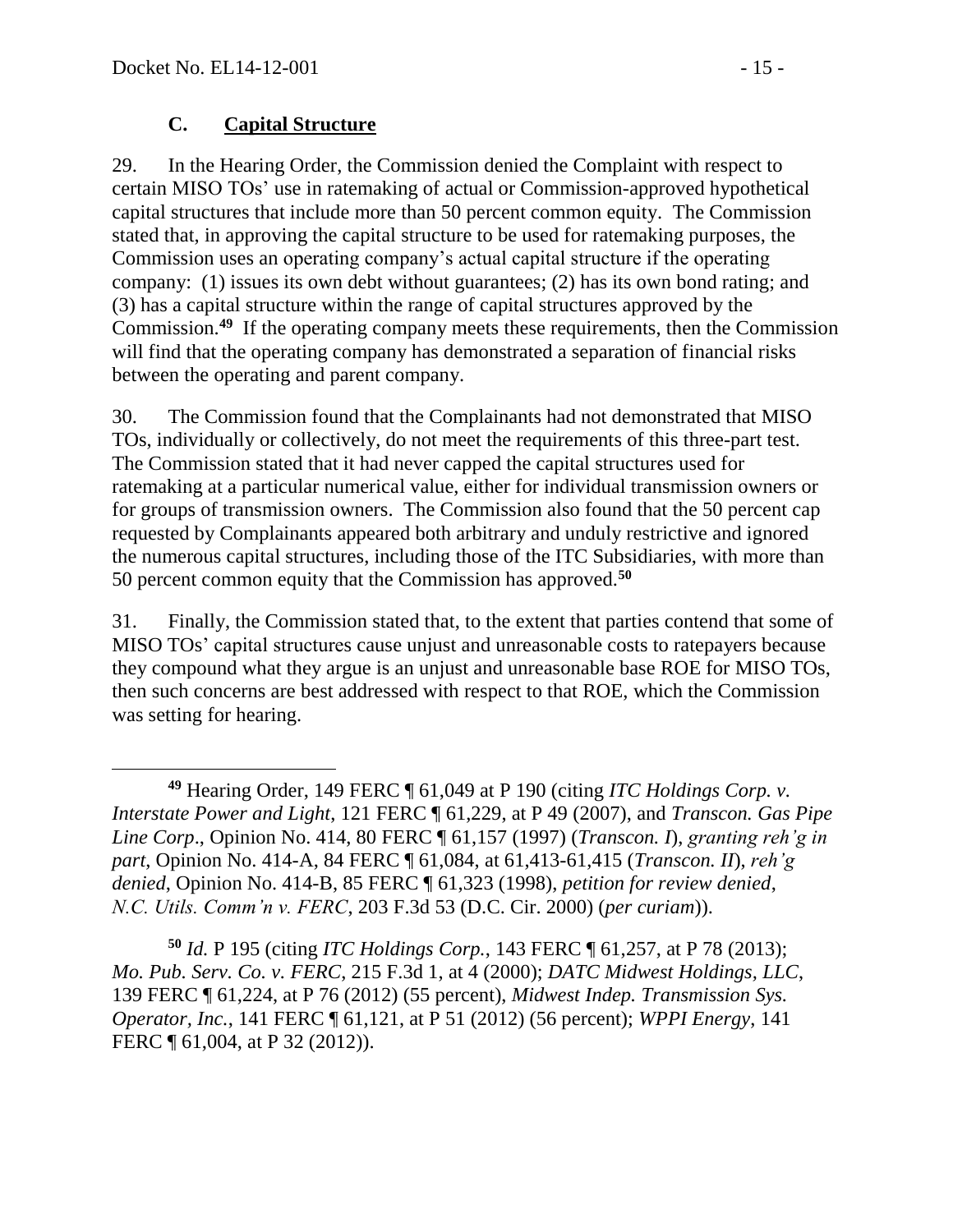### **1. Rehearing Requests**

32. Joint Consumer Advocates assert that the Commission's three-part capital structure test fails to consider current circumstances and appropriately balance consumer interests. Specifically, they state that the Commission cannot confine its inquiries to the computation of costs of service or to conjectures about the capital market. For this reason, they argue that, just as ROEs must meet the just and reasonable standard, so too must the capital structures used in setting regulated rates.**<sup>51</sup>** They reason that, because the weighted cost of capital directly affects the return provided in rates, the Commission should consider the ROE and the ratemaking capital structure together.**<sup>52</sup>** The Organization of MISO States also argues that it is important that equity ratios and the cost of capital in rates be evaluated together to ensure a reasonable outcome.**<sup>53</sup>**

33. Joint Consumer Advocates further state that MISO TOs have below average risk and that the Commission erred by not considering whether this lower risk business profile warrants a lower maximum common equity component for MISO TOs' regulated capital structure.**<sup>54</sup>** They state that the Commission-regulated ITC Subsidiaries, for example, could be capitalized with much lower and less expensive common equity ratios and still maintain investment grade ratings.**<sup>55</sup>**

34. Joint Consumer Advocates assert that MISO TOs have ratemaking capital structures with "significantly more common equity than the companies that comprise the integrated electric utility industry."**<sup>56</sup>** Joint Consumer Advocates thus reason that MISO TOs' capital structures are excessively weighted with common equity and that "an appropriate capital structure" must consider the firm's business risks and the current cost of debt and equity.**<sup>57</sup>** Based upon these assertions, Joint Consumer Advocates state that,

 **<sup>51</sup>** Joint Consumer Advocates Nov. 17, 2014 Request for Rehearing at 6 (Joint Consumer Advocates Request).

**<sup>52</sup>** *Id.* at 7; Organization of MISO States Nov. 17, 2014 Request for Rehearing at 3- 4 (Organization of MISO States Request).

**<sup>53</sup>** Organization of MISO States Request at 4.

**<sup>54</sup>** Joint Consumer Advocates Request at 7.

**<sup>55</sup>** *Id.* at 8.

**<sup>56</sup>** *Id.* at 8.

**<sup>57</sup>** *Id.* at 9.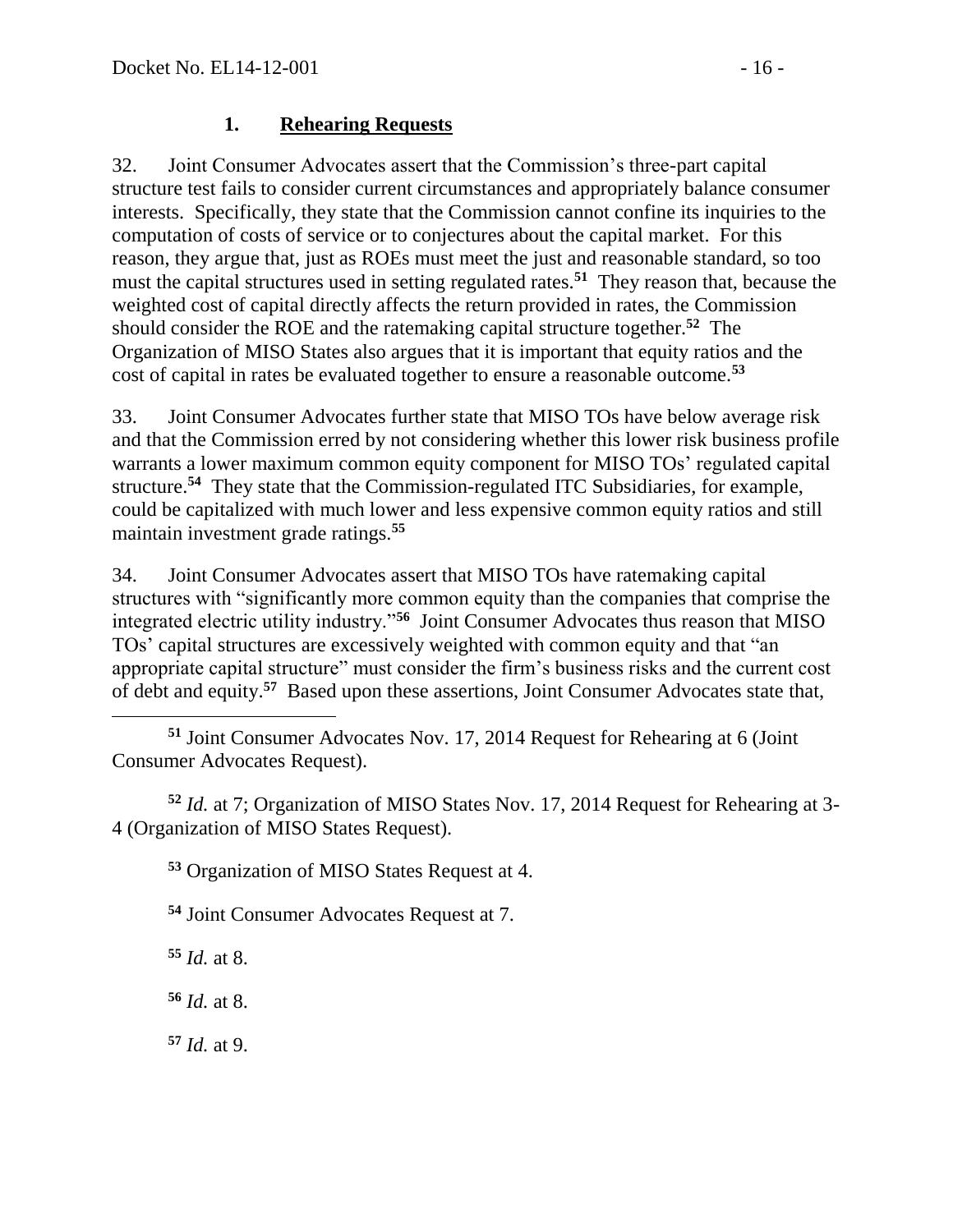in light of financial market changes and MISO TOs' relatively low business risk, the Commission should set for hearing MISO TOs' appropriate capital structure or adopt a 50 percent maximum common equity. **58**

35. Joint Consumer Advocates further contend that the Commission should reconsider its rejection of Complainants' recommended maximum common equity ratio for setting capital structure.**<sup>59</sup>** In support, they argue that allowing a low risk transmission owner to be capitalized with a common equity ratio substantially higher than that utilized by integrated utilities violates the principle of return commensurate with comparable risk opportunity established in *Federal Power Comm'n v. Hope Natural Gas Co*. **60** Additionally, Joint Consumer Advocates state that, currently, a 50 percent maximum capital equity ratio is conservative compared to vertically integrated capital structures under current market conditions. Further, they argue that a rate of return that exceeds the cost of capital is an "unreasonable transfer of wealth from ratepayers to stockholders."**<sup>61</sup>** The Organization of MISO States similarly argues that Complainants presented evidence that suggests that higher-than-average equity ratios result in higher costs to customers without evidence of offsetting benefits.**<sup>62</sup>**

## **2. Commission Determination**

36. We deny Joint Consumer Advocates' and the Organization of MISO States' requests for rehearing. Despite the arguments raised here, neither Joint Consumer Advocates nor the Organization of MISO States has demonstrated that MISO TOs, individually or collectively, fail to meet the Commission's longstanding three-part test for using an operating company's actual capital structure for ratemaking purposes. Rather, they contend that the Commission should modify its existing policy of deciding capital structure issues on a case-by-case basis and instead impose an across-the-board prohibition on public utilities' use of capital structures with equity ratios in excess of 50 percent. The arguments that they raise on rehearing in support of this policy change rely on the same evidence presented in the Complaint and in their comments, and neither

**<sup>58</sup>** *Id.* at 9.

**<sup>59</sup>** *Id.* at 10.

**<sup>60</sup>** *Id.* at 11 (citing *Federal Power Comm'n v. Hope Natural Gas Co*., 320 U.S. 591, 603 (1944) (*Hope*)).

**<sup>61</sup>** *Id.* at 11.

**<sup>62</sup>** Organization of MISO States Request at 4.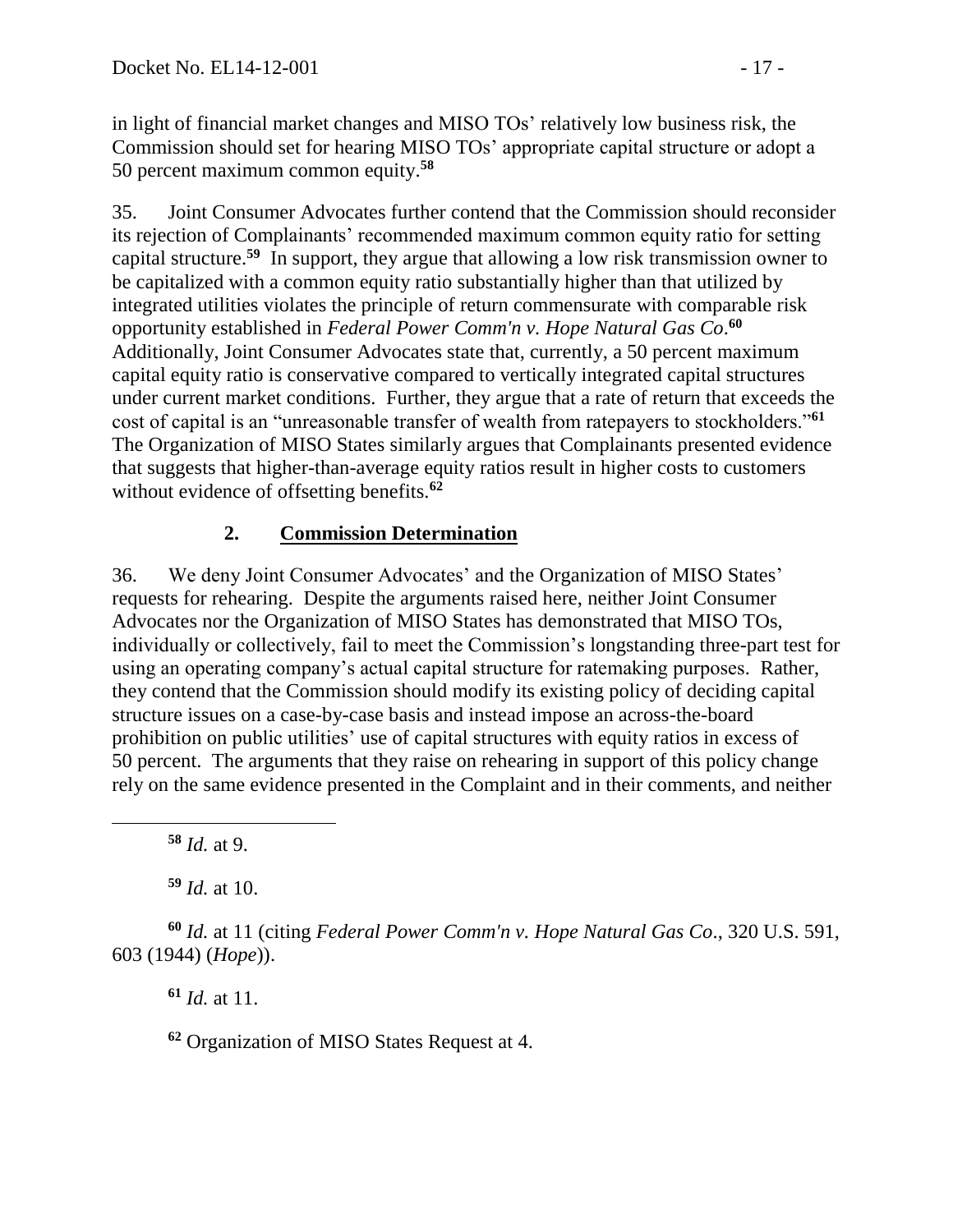Joint Consumer Advocates nor the Organization of MISO States has presented substantive evidence that would suggest that the Commission should wholly reevaluate its current policy for examining capital structures.

37. As the Commission noted in the Hearing Order, the Commission has not capped the capital structures used for ratemaking at a particular numerical value and "has never dictated a utility's capital structure based on how much common equity it *needs* to attract capital and maintain good credit ratings."**<sup>63</sup>** In Opinion No. 414, the Commission announced a revised capital structure policy for natural gas pipelines under which it would only use a natural gas pipeline's actual capital structure if its equity ratio fell within the range of equity ratios of the proxy group used in the DCF analysis.**<sup>64</sup>** However, in Opinion No. 414-A, the Commission granted rehearing, finding that such an absolute limit on the equity component of a pipeline's capital structure "would limit the Commission in its consideration of all the relevant factors in a particular case and would constrain the Commission in balancing its consumer protection obligation with its obligation to ensure that a pipeline had a reasonable opportunity to attract capital and earn a fair return on its investment.<sup>565</sup> We continue to find that the issue of a reasonable capital structure for ratemaking purposes should be addressed on a case-by-case basis, taking into account all the relevant factors concerning the particular public utility at issue, rather than imposing an arbitrary across-the-board cap on the equity ratios of public utilities. To the extent Joint Consumer Advocates or the Organization of MISO States believe that the capital structure reflected in the formula rate of a particular MISO TO is unjust and unreasonable, they may file a complaint against that transmission owner's formula rate and explain why the relevant factors concerning that particular utility do not justify its equity ratio.

38. Furthermore, we again find no support for the argument that certain MISO TOs have higher amounts of equity than is necessary to maintain good credit ratings and attract capital. The Commission has previously found that capital structures comprised of more than 50 percent common equity yield may reasonably "contribute to achieving and maintaining credit ratings and accessing capital markets."<sup>66</sup> As the Commission stated in the Hearing Order, a utility may consider a range of factors beyond simple capital cost

**<sup>63</sup>** Hearing Order, 149 FERC ¶ 61,049 at P 193 (emphasis in original).

**<sup>64</sup>** Opinion No. 414, 80 FERC at 61,664-61,667.

**<sup>65</sup>** Opinion No. 414-A, 84 FERC at 61,414.

 $\overline{a}$ 

**<sup>66</sup>** *ITC Holdings Corp.*, 143 FERC ¶ 61,257 at P 78 (finding ITC Midwest's 60 percent target equity ratio just and reasonable).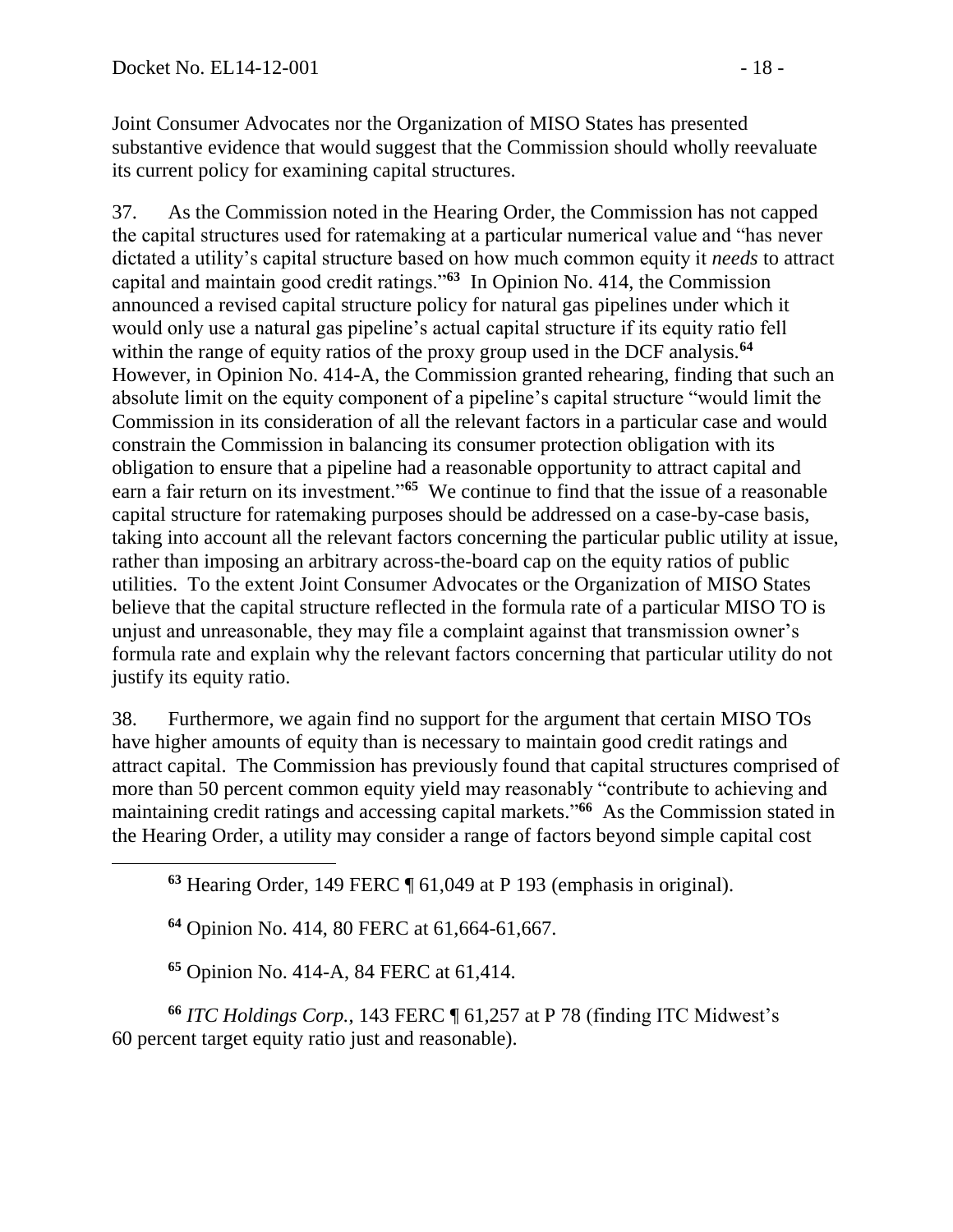minimization in developing their capital structures. Such considerations include, but are not limited to, managing risk and cash flow. Except in unusual circumstances not shown here, we are reluctant to substitute our judgement for that of the public utility's management concerning the appropriate capital structure for its circumstances.

39. With respect to Joint Consumer Advocates' argument that MISO TOs are subject to lower risk than typical utilities and thus should have lower common equity percentages, Joint Consumer Advocates have not provided evidence of lower risk, and as noted earlier, the amount of risk faced relates to the base ROE determination, where the capital structure is based on the actual amounts of debt and equity employed by the utility. While Joint Consumer Advocates are correct that the weighted cost of capital directly affects the rates paid by customers, they have provided no evidence to suggest that the Commission's current policies with regard to capital structure result in unjust and unreasonable rates. Further, the Commission evaluates the justness and reasonableness of the ROE, while the rate of return is the mathematical result of the product of the ROE and the capital structure. Accordingly, we find that Joint Consumer Advocates failed to raise any factual issue concerning the consistency of MISO TOs' capital structures with current policy that would justify setting the issue for hearing.

# **D. Incentives**

# **1. Rehearing Request**

40. The Organization of MISO States also requests rehearing with regard to the Commission's continued use of incentive transmission adders for operation as an independent transmission company and RTO participation. With regard to the RTO participation adder, the Organization of MISO States argues that only one transmission owner has received this adder after more than a decade of MISO's existence, and that this fact suggests that MISO TOs do not require an incentive to be RTO members.**<sup>67</sup>** With regard to the independence adder, the Organization of MISO States claims that significant transmission investment in MISO by companies not deemed independent suggests that there is no need for this adder to encourage infrastructure investment.**<sup>68</sup>** Furthermore, the Organization of MISO States maintains that the Commission failed to address its suggestion that adders may misallocate capital from (or raise cost of capital for) other public service utility obligations. Finally, because the Commission "rejected the evidence" it provided, the Organization of MISO States asks the Commission to

**<sup>68</sup>** *Id.* at 6.

 $\overline{a}$ 

**<sup>67</sup>** Organization of MISO States Request at 5.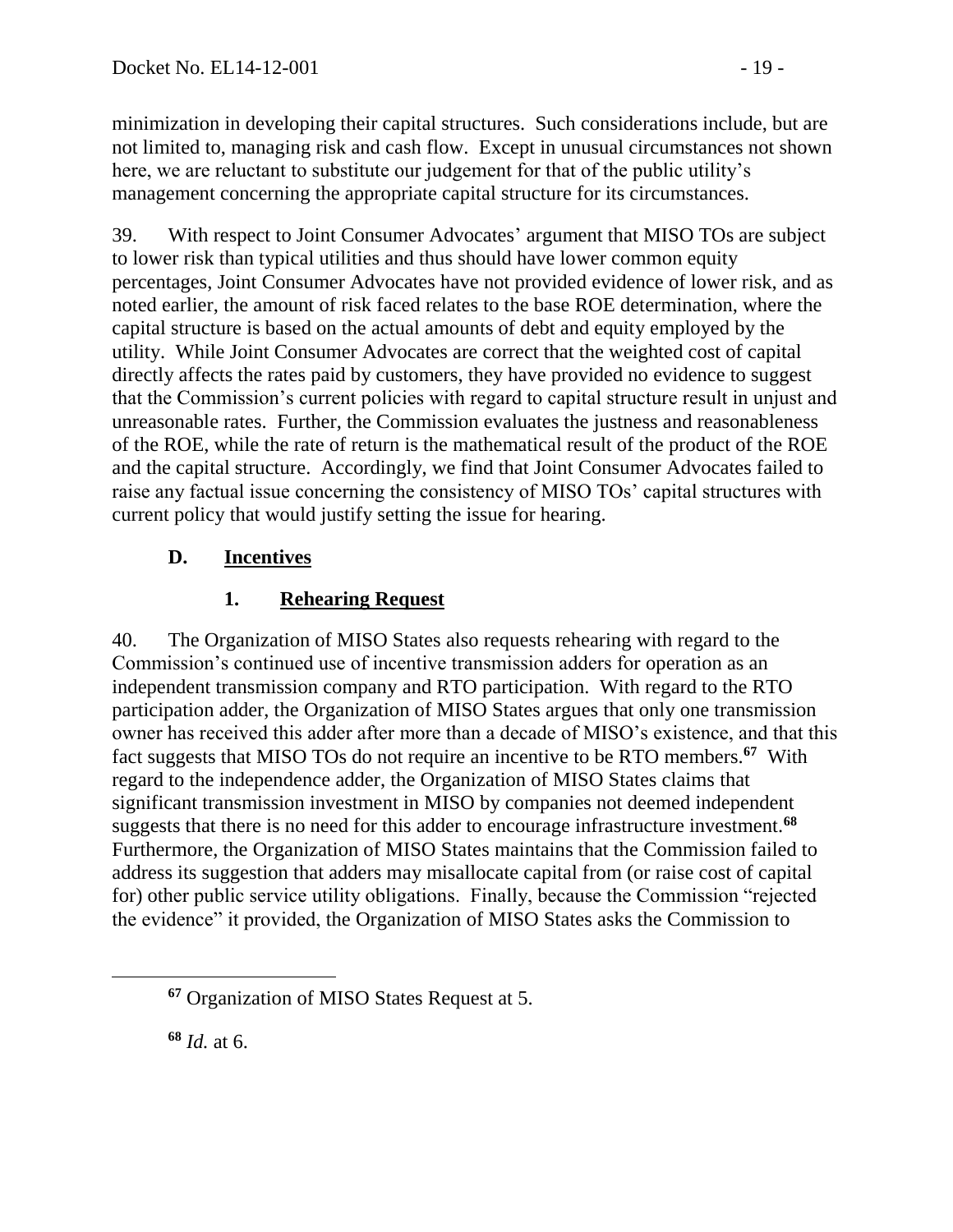explain what type of evidence would be persuasive and what circumstances indicate that an incentive adder has outlived its purpose.**<sup>69</sup>**

## **2. Commission Determination**

41. We deny the Organization of MISO States' request for rehearing with regard to independence and RTO participation incentive adders. As the Commission noted in the Hearing Order, the Commission issued Order No. 679 providing for these incentive adders in response to the congressional directives of FPA section 219. The Organization of MISO States argues that few transmission owners have taken advantage of these incentives, but individual transmission owners' decisions about whether to pursue incentive adders do not impact or negate their eligibility to do so. Nevertheless, we find that the Organization of MISO States has failed to substantiate its claims that these incentives are no longer necessary and that they do not benefit those customers that pay them. We also confirm the findings in the Hearing Order that entities that join and remain members of an RTO are eligible to receive RTO participation incentive. Additionally, we reiterate that ongoing operation as an independent transmission company justifies continued provision of the independence incentive. While the Commission, in the Hearing Order, noted that "nothing in the Commission's transmission incentive policy requires periodic reexamination of whether incentives are necessary," the Commission has, when appropriate, taken steps to provide clarity and guidance on its transmission incentives policy.**<sup>70</sup>**

42. With respect to the Organization of MISO States' observation that only one MISO transmission owner receives the RTO participation adder, we note that the Commission has accepted a request for this adder by the MISO TOs, subject to it being applied to a base ROE that has been shown to be just and reasonable based on an updated discounted cash-flow analysis and subject to the resulting ROE being within the zone of reasonableness determined by the updated DCF analysis, which will be determined in the Complaint proceeding.**<sup>71</sup>** In this regard, ITC is no longer atypical.

**<sup>69</sup>** *Id.*

**<sup>71</sup>** *Midcontinent Indep. Sys. Operator, Inc.*, 150 FERC ¶ 61,004 (2015).

**<sup>70</sup>** Hearing Order, 149 FERC ¶ 61,049 at P 204; *see Promoting Transmission Investment Through Pricing Reform*¸ 141 FERC ¶ 61,129 (2012).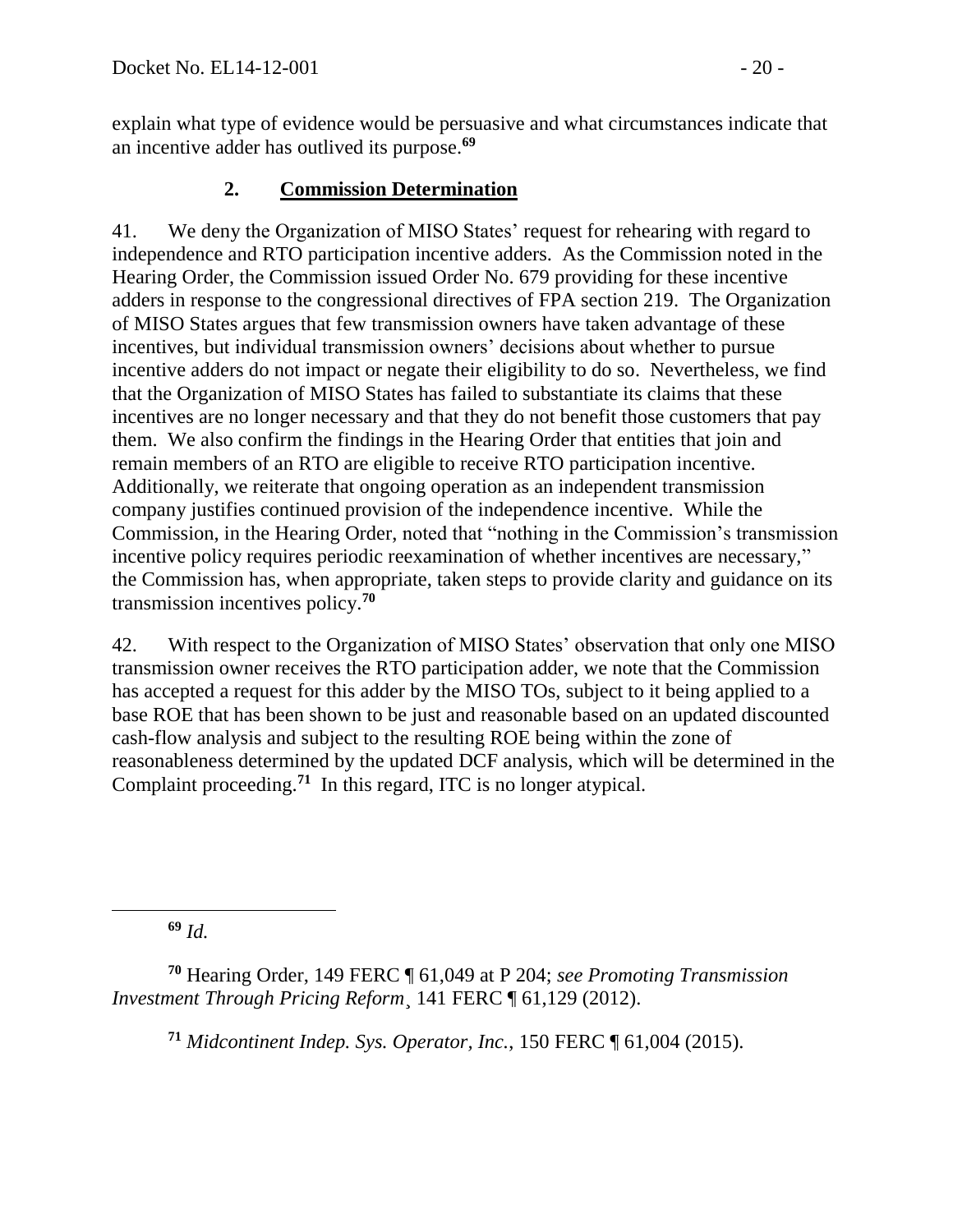### **E. Non-Public Utility Transmission Owners**

# **1. Requests for Clarification**

43. The Complaint in this proceeding only challenged the base ROE of the jurisdictional MISO TOs. In the Hearing Order, the Commission did not address the issue of whether and how the base ROEs of non-jurisdictional MISO transmission owners might be affected by the outcome of the hearing, generally on the "base ROE element of this Complaint" as established by ordering paragraph (A) of the Hearing Order.

44. No party requested rehearing of the Hearing Order's silence with respect to the issue of the non-jurisdictional MISO TOs' base ROE. However, Xcel filed a request for clarification that the intent of ordering paragraph (A) is that non-jurisdictional transmission owners' use of the existing 12.38 percent base ROE will be subject to the outcome of the proceedings in this case. Xcel states that non-jurisdictional transmission owners only use the 12.38 percent base ROE because the jurisdictional transmission owners use the same ROE. It therefore reasons that, if the 12.38 percent base ROE is unjust and unreasonable for the jurisdictional transmission owners, the Commission must reach the same conclusion for non-jurisdictional transmission owners. Thus, if the Commission establishes an ROE lower than 12.38 percent, Xcel asks the Commission to clarify that ordering paragraph (A) of the Hearing Order "will require that nonjurisdictional MISO [transmission owners] amend their Attachment Os to incorporate the base ROE determined to be just and reasonable according to the same compliance timeline as the jurisdictional [transmission owners]."**<sup>72</sup>** Xcel further states that if nonjurisdictional transmission owners are not subject to the outcome of the Hearing Order, the result could make a separate FPA section 206 proceeding necessary, which, it argues, would be a "waste of Commission resources."**<sup>73</sup>**

45. Missouri River argues that Xcel's request is outside the scope of issues raised in the docket because the complaint was limited to named respondent transmission owners, all of whom are public utilities. Missouri River further states that, while the Commission can require the non-jurisdictional transmission owners to prospectively change their rates, the Commission's authority does not extend to seeking refunds from non-jurisdictional utilities.**<sup>74</sup>** For this reason, should the proceeding result in a reduced ROE for public utility MISO transmission owners, Missouri River argues that any such adjustment would

**<sup>73</sup>** *Id.* at 6.

**<sup>74</sup>** Missouri River Request Nov. 26, 2015 Request for Clarification at 5.

**<sup>72</sup>** Xcel Nov. 17, 2014 Request for Clarification at 5-6.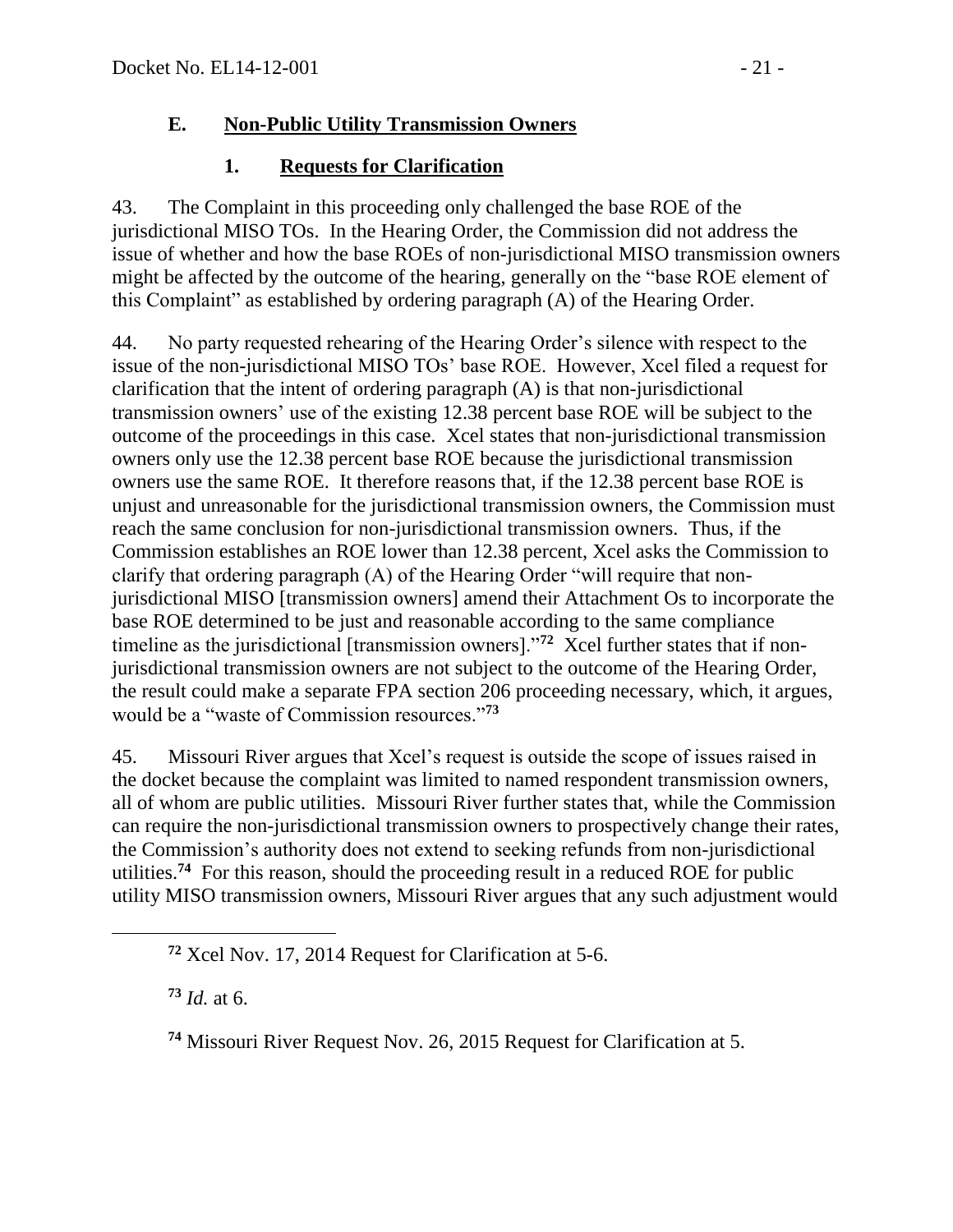only apply to non-public utility MISO transmission owners on a forward looking basis "from the date of a decision, 'flowed through' via a change in MISO's formula rate for all MISO [transmission owners]."**<sup>75</sup>** Missouri River further requests that the Commission specify clearly that, should the hearing result in refund obligations, non-jurisdictional transmission owners will be exempt from any such obligation. Finally, Missouri River requests that the Commission clarify that this proceeding will not generate obligations for non-public utility MISO transmission owners unless and until a final order is issued requiring all MISO transmission owners to incorporate an altered ROE into their formula rates on a prospective basis.

46. Hoosier contends that the reasonableness of the ROEs of the non-jurisdictional transmission owners is not at issue in this proceeding, and therefore the Commission should deny Xcel's request for clarification. Hoosier argues that, if Xcel believes the rates charged by MISO have become unjust and unreasonable because of the ROEs of non-jurisdictional transmission owners embedded in those rates, then Xcel's remedy is to file a complaint against MISO. Hoosier also argues that, while the rates charged by an RTO must be just and reasonable, the components of a non-jurisdictional transmission owner's rates need not be identical to those of investor-owned transmission owners. **76**

# **2. Commission Determination**

47. We grant Xcel's request for clarification. As the Commission has previously noted, non-public utility transmission owners are subject to the outcome of this proceeding.<sup>77</sup> Moreover, after filing its answer to Xcel's request for clarification in this proceeding, Hoosier agreed to revise its ROE consistent with the outcome of this proceeding in connection with the approval of its RTO Adder.**<sup>78</sup>** Therefore, if, upon review of the Initial Decision and record of the hearing in this proceeding, should the Commission find that the existing base ROE is unjust and unreasonable and requires MISO TOs to amend their Attachment Os accordingly, the Commission will also require those non-public utility transmission owners that incorporate the existing base ROE in

**<sup>75</sup>** *Id.* at 5.

 $\overline{a}$ 

**<sup>76</sup>** Hoosier Dec. 3, 2014 Answer at 2-3.

**<sup>77</sup>** *See Midcontinent Indep. Sys. Operator, Inc.*, 149 FERC ¶ 61,282, at P 60 (2014) (finding that a non-public utility transmission owner should be subject to the outcome of the Complaint proceeding).

**<sup>78</sup>** *Midcontinent Indep. Sys. Operator, Inc.*, 151 FERC ¶ 61,104, at PP 7, 27 (2015).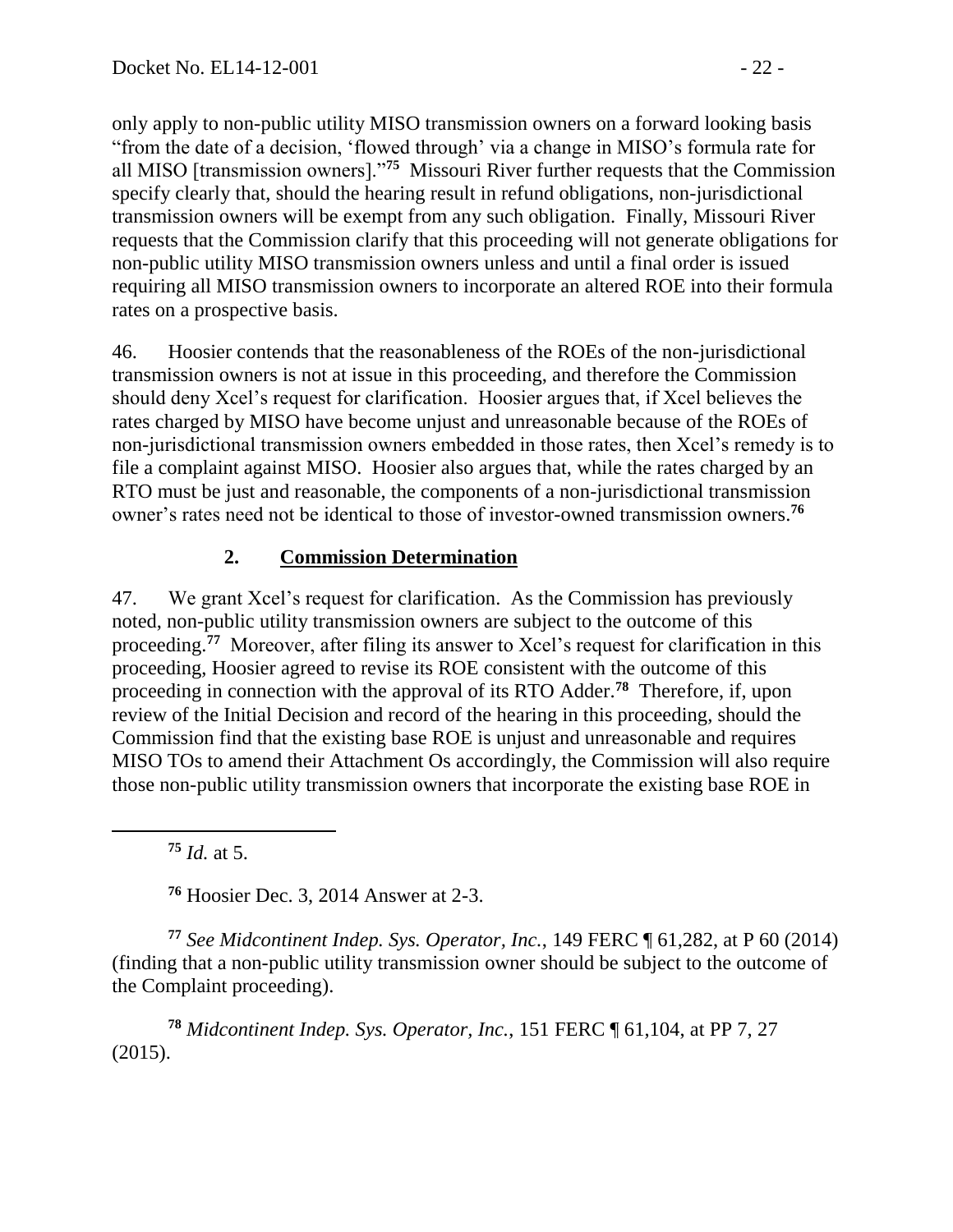their rates to amend their Attachment Os to incorporate the just and reasonable base ROE on a prospective basis. Non-public utility transmission owners would have to comply by the same deadline established for the public utility transmission owners.

48. However, we note that the Commission does not "have refund authority over . . . governmental entities and non-public utilities." **<sup>79</sup>** Thus, the MISO non-public utility transmission owners will only be subject to any refund obligations imposed in this proceeding to the extent they have voluntarily committed to make such refunds in prior FPA section 205 proceedings relating to the inclusion of the transmission revenue requirement in MISO's jurisdictional rates. **80**

49. We note that in a contemporaneous order we are instituting a proceeding under FPA section 206 to examine the MISO Tariff.**<sup>81</sup>** The Commission identified concerns regarding lack of ROE-specific refund commitment by all non-public utilities receiving Commission-jurisdictional rates and lack of refund commitment for the full range of situations in which they may receive revenues associated with service provided due to their status as transmission-owning RTO members. The Commission found that such concerns might be addressed by revising the MISO Tariff to require a prospective refund commitment from non-public utility transmission owners for all manner of refunds that may be ordered in FPA section 205 and 206 proceedings related to revenues that they may receive associated with service provided due to their status as transmission-owning RTO members. Under such a tariff provision, if a non-public utility transmission owner chooses not to make such a refund commitment, then MISO would remove its transmission revenue requirement(s) from the MISO Tariff as of a prospective date to be determined by the Commission. Under the refund commitment, non-public utility transmission owners would be subject to the same refund obligations as public utility transmission owners on all matters involving the justness and reasonableness of revenues that they may receive associated with service provided due to their status as transmissionowning RTO members based on RTO rates, including, but not limited to, refunds (1) to

 $\overline{a}$ **<sup>79</sup>** *Bonneville Power Admin. v. FERC*, 422 F.3d 908, 911 (9th Cir. 2005); *see also Transmission Agency of N. Cal.*, 495 F.3d 663, 673 (D.C. Cir. 2007).

**<sup>80</sup>** *See, e.g.*, *Midcontinent Indep. Sys. Operator, Inc.*, 154 FERC ¶ 61,053, at P 11 (2016); *Midcontinent Indep. Sys. Operator, Inc.*, 153 FERC ¶ 61,240, at P 16 (2015); *Midcontinent Indep. Sys. Operator, Inc.*, 151 FERC ¶ 61,166, at P 12 (2015); *Midcontinent Indep. Sys. Operator, Inc.*, 151 FERC ¶ 61,137, at P 13 (2015); *Midcontinent Indep. Sys. Operator, Inc.*, 151 FERC ¶ 61,104 at P 27.

**<sup>81</sup>** *Arkansas Electric Cooperative Corp. v. ALLETE, Inc.*, 156 FERC ¶ 61,061 (2016).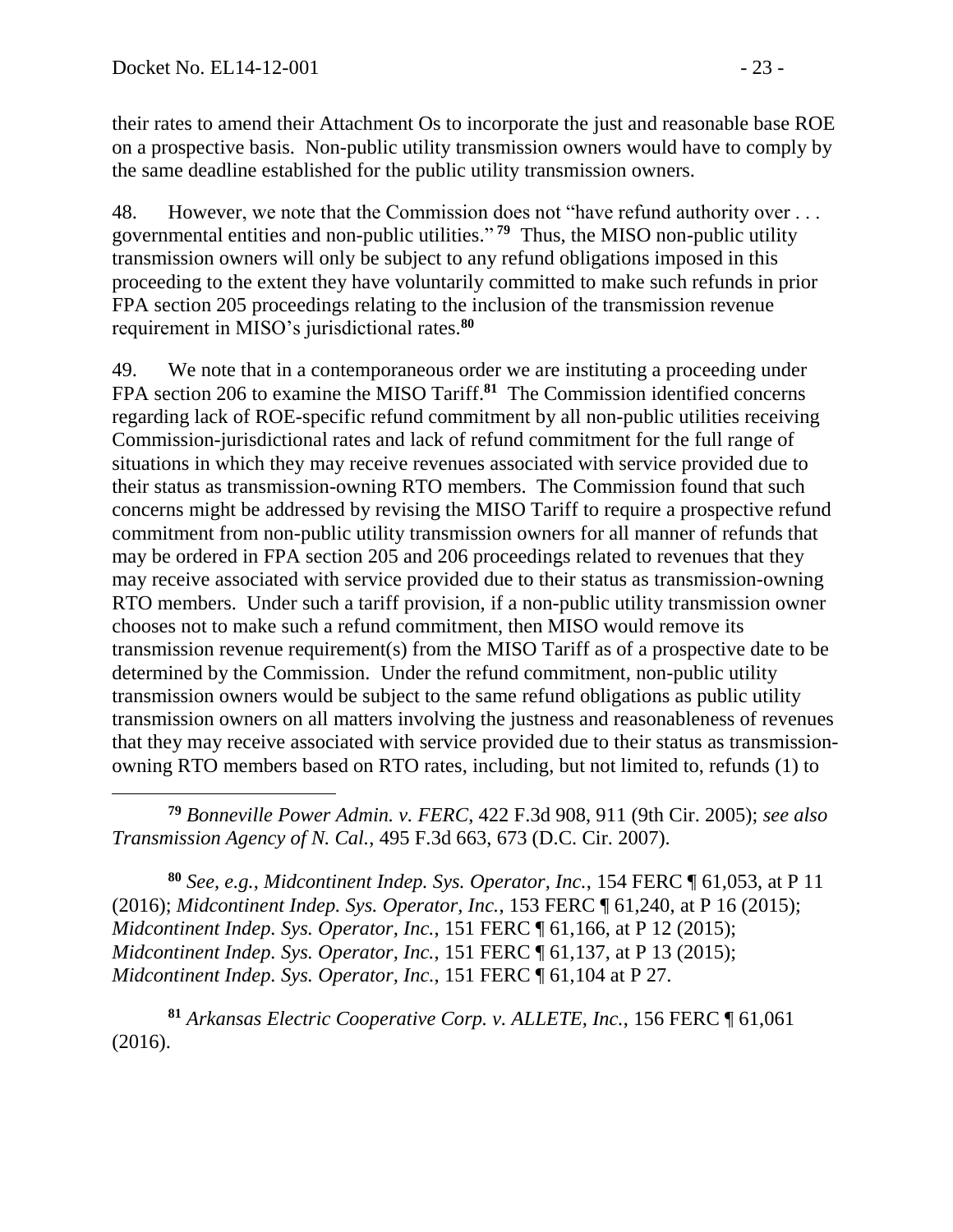correct any errors in the application of their formula rates, (2) to remedy any other elements of, or costs passed through, their formula rates that are found to be unjust and unreasonable, or (3) to remedy any rules governing allocation of MISO Tariff revenues among transmission owners that are found to be unjust and unreasonable. As a result, the refund commitment would not be limited to the ROE component of their transmission revenue requirement(s). Additionally, MISO would revise the MISO Tariff such that any new non-public utility transmission owners must also commit to providing refunds consistent with the terms of this commitment, before they may recover their transmission revenue requirement(s) through MISO Tariff rates. However, as explained in that order, the Commission is not proposing to require non-public utility transmission owners to agree to any additional retroactive refund requirement beyond those they have already agreed to in FPA section 205 proceedings concerning the inclusion of their revenue requirements in MISO's jurisdictional rates.

# **F. Other Rehearing Issues**

## **1. Rehearing Request**

50. The Ameren Companies and NIPSCO argue that, unless the Commission clarifies that the issues they raised on the Complaint can be pursued at hearing, it failed to consider the end result before finding that Complainants had established a *prima facie*  case that a hearing was warranted.**<sup>82</sup>** Additionally, the Ameren Companies and NIPSCO state that, unless the Commission clarifies that its Hearing Order was interlocutory, it erred in ignoring arguments and evidence on issues that should have been considered, including benefits accruing to customers at the existing rate level. Finally, they argue that the Commission erred by refusing to address or set for hearing requests that the Commission clarify that the RTO participation adder should not be limited by a DCF range of equity returns.**<sup>83</sup>**

# **2. Commission Determination**

51. We deny the Ameren Companies and NIPSCO's request for rehearing. We note that, in the Hearing Order, the Commission simply determined that there were material

**<sup>82</sup>** The Ameren Companies and NIPSCO Nov. 17, 2014 Request for Rehearing at 9 (Ameren/NIPSCO Request). Ameren Companies and NIPSCO had requested that the Commission clarify that any new DCF range established in this proceeding will not cap the availability of the full RTO participation adder. Hearing Order, 149 FERC ¶ 61,049 at P 171.

**<sup>83</sup>** Ameren/NIPSCO Request at 9-10.